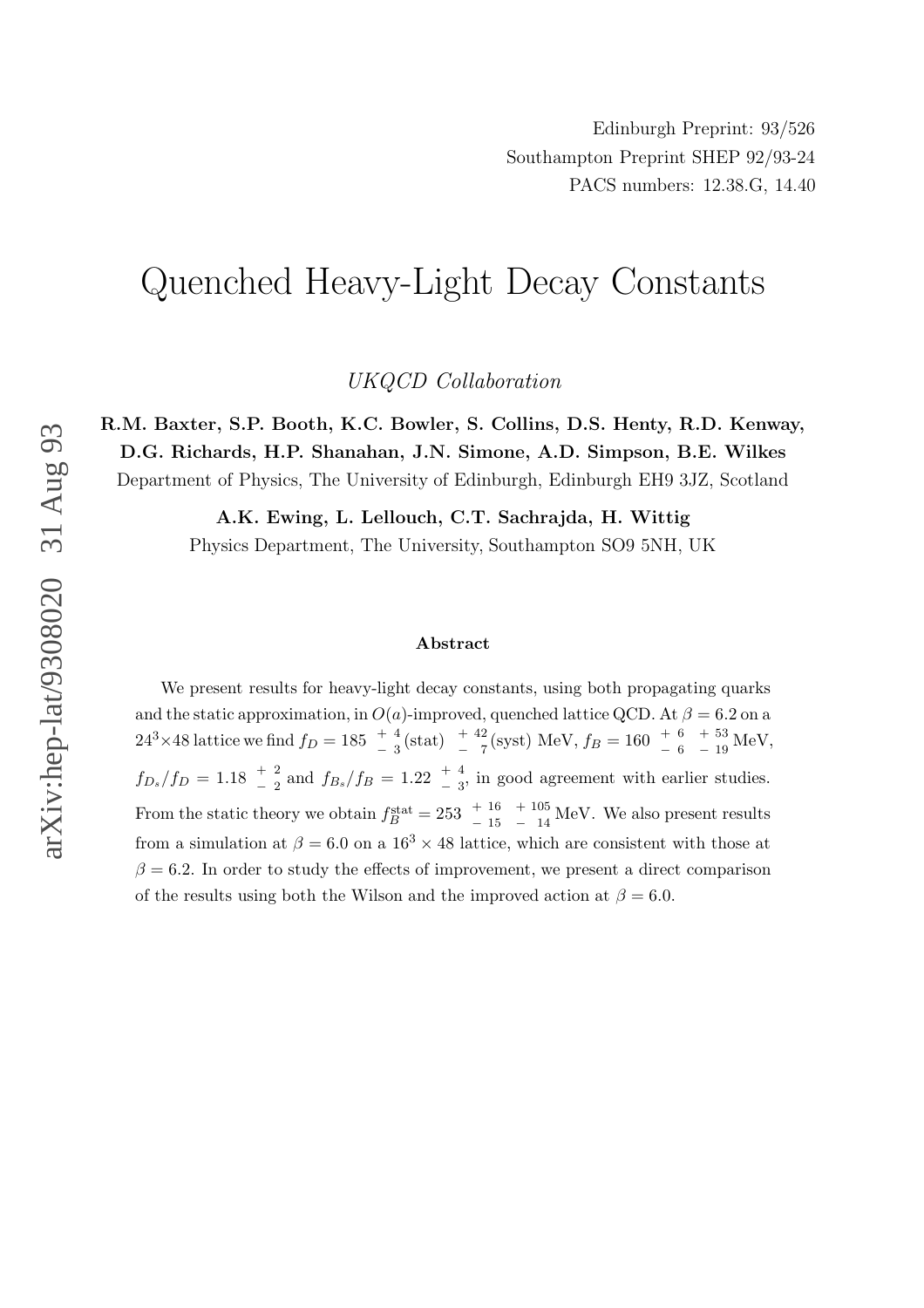# 1 Introduction

The leptonic decay constants,  $f_P$ , of pseudoscalar mesons composed of a heavy and a light quark play an important rôle in weak-interaction phenomenology. In particular  $f_B$ , or more strictly  $f_B\sqrt{B_B}$  (where  $B_B$ , the B parameter of  $B^0$ – $\bar{B}^0$  mixing, is expected to be close to one), is one of the principal unknown quantities needed for the determination of the CP-violating phase in the Standard Model, as well as other properties of weak decays. Lattice QCD offers the opportunity for a non-perturbative computation of the operator matrix elements which are necessary for the determination of the decay constants and B parameters.

During the last few years there have been several lattice computations of the decay constants of "heavy-light" pseudoscalar (and vector) mesons. The results for the decay constant of the D meson, obtained using the Wilson action for the quarks, are in the region of 200 MeV (using a normalisation for which  $f_{\pi}$  =132 MeV). For example, in his 1989 review S. Sharpe quoted [\[1\]](#page-29-0)  $f_D \simeq 180 \pm 25 \text{(stat)} \pm 30 \text{(syst)}$  MeV as his summary of the lattice results. More recent simulations with Wilson fermions also give results in this range [[2\]](#page-29-0)–[[5\]](#page-29-0). The experimental bound is  $f_D < 290 \,\text{MeV}$  [\[6](#page-29-0)].

In the heavy-quark limit the scaling law for the decay constant of a heavy-light pseudoscalar meson is  $f_P\sqrt{M_P} \sim \text{constant}$  (up to mild logarithmic corrections). Lattice simulations using heavy-quark masses in the charm region indicate that there are large corrections to this scaling law (of order 40% at the charm quark mass, decreasing to about 15% at the mass of the bottom quark) [[2,](#page-29-0) [3,](#page-29-0) [4\]](#page-29-0). The value of the decay constant of the B meson deduced from these simulations is in the region of 180 MeV. The conclusion that there are violations of the scaling law is supported by the large value for  $f_P\sqrt{M_P}$  deduced from simulations obtained using a static (i.e infinitely-massive) heavy quark [[5,](#page-29-0) [7,](#page-29-0) [8,](#page-29-0) [9,](#page-29-0) [10](#page-29-0), [11](#page-29-0), [12\]](#page-29-0).

The important results and conclusions quoted above were obtained from simulations in which the mass of the heavy quark is large in lattice units (up to about a half). One may therefore worry that discretisation errors significantly contaminate the results. In this paper we present the results for decay constants of heavy-light mesons computed using the  $O(a)$ -improved lattice action proposed by Sheikholeslami and Wohlert [[13\]](#page-29-0), with which the discretisation errors in operator matrix elements (and hence in the computed values of the decay constants) can be reduced from  $O(m_Qa)$  to  $O(\alpha_s m_Qa)$ , where  $m_Q$  is the mass of the heavy quark [[14](#page-29-0)]. This formal reduction in discretisation errors provides an important check on the stability of results and conclusions obtained with Wilson fermions.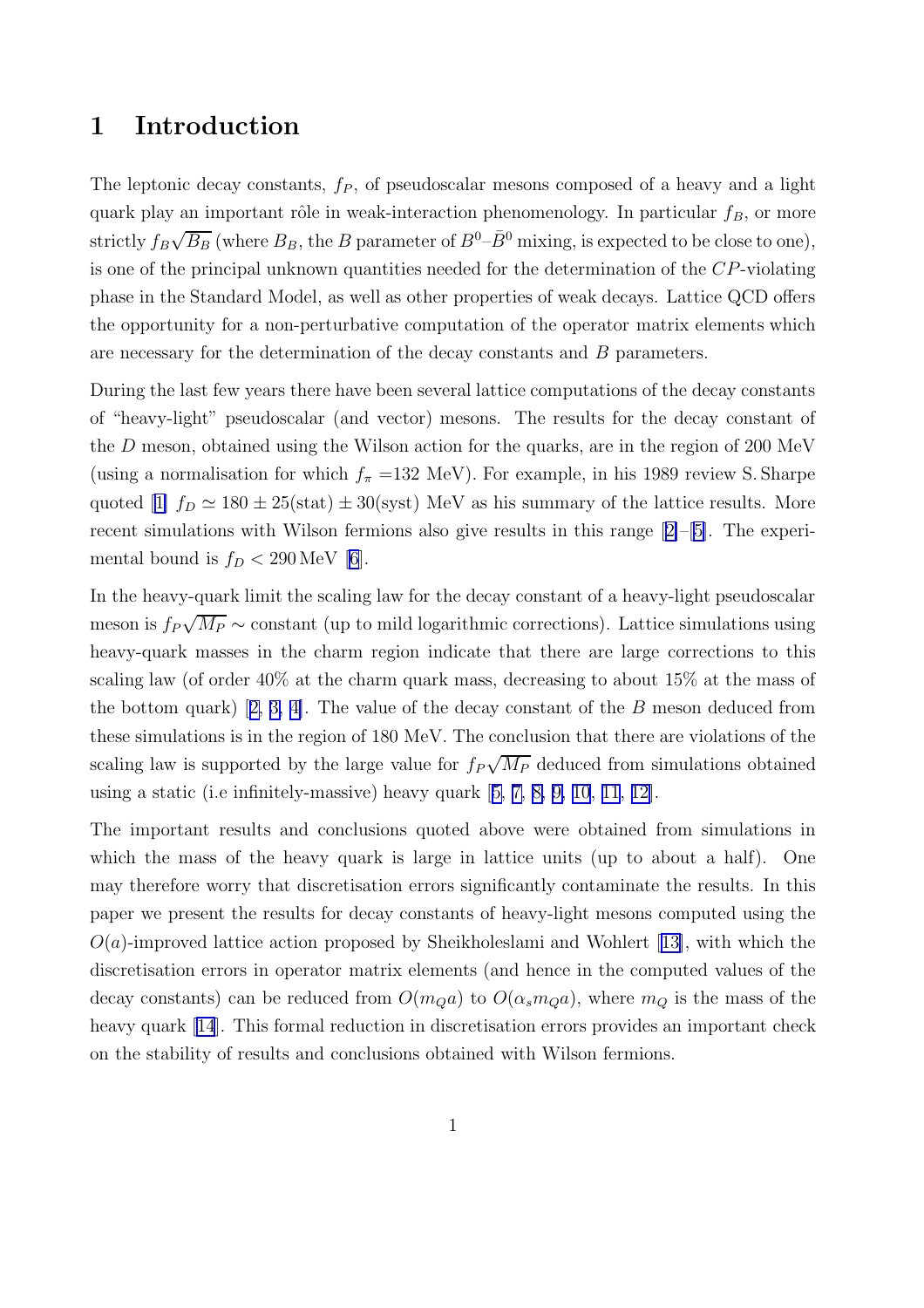The results presented in this paper were obtained from two simulations of quenched QCD, using the Sheikholeslami–Wohlert (SW) or "clover" fermion action for the quarks (see Sub-section [1.1](#page-3-0) below). Our main results come from a simulation on a  $24^3 \times 48$  lattice at  $\beta = 6.2$ , for which 60 gauge field configurations were generated. Details of this simulation and the determination of the values of the Wilson hopping parameter corresponding to the chiral limit,  $\kappa_{\rm crit}$ , and to the mass of the strange quark have been presented in ref. [[15\]](#page-29-0). The heavy quarks have masses in the region of the charm quark mass and we study the behaviour of the decay constants with the mass of the heavy quark. Interpolating to the mass of the charm quark itself, and extrapolating the results to the mass of the b quark, we find that our best results for the decay constants of the B and D mesons are

$$
f_D = 185 \frac{+4}{-3} \text{(stat)} \frac{+42}{-7} \text{(syst)} \text{ MeV} \tag{1}
$$

$$
f_B = 160 \begin{array}{c} +6 \\ -6 \end{array} + \begin{array}{c} 53 \\ -19 \end{array} \text{MeV} \tag{2}
$$

$$
\frac{f_{D_s}}{f_D} = 1.18 \frac{+2}{-2} \tag{3}
$$

$$
\frac{f_{B_s}}{f_B} = 1.22 \frac{+4}{-3}.
$$
\n(4)

The details of this calculation and a complete set of results are presented in Section [2.](#page-5-0)

The second simulation is on a  $16^3 \times 48$  lattice at  $\beta = 6.0$ , using 36 configurations. The results, which are consistent with those mentioned above, are presented in Section [3.](#page-16-0) In order to study the effects of improvement on the calculation of heavy-light decay constants, we have repeated the computation for both the Wilson and SW actions using a subset of 16 of these configurations. The results and a discussion are presented in Subsection [3.2.](#page-18-0)

We have also computed  $f_B$  in the static approximation (in which contributions of  $O(1/m_b)$ ) are neglected). A discussion of the calculation and of the results is presented in Section [4.](#page-20-0) The result from the simulation at  $\beta = 6.2$ , on 20 of the 60 configurations, is

$$
f_B^{\text{stat}} = 253 \, \frac{^{+ 16}}{^{- 15}} \text{(stat)} \, \frac{^{+ 105}}{^{- 14}} \text{(syst)} \text{ MeV},\tag{5}
$$

and the result at  $\beta = 6.0$  on all 36 configurations is

$$
f_B^{\text{stat}} = 286 \begin{array}{l} + \\ - \\ 10 \end{array} \begin{array}{l} + \\ - \\ 42 \end{array} \text{MeV.} \tag{6}
$$

Finally, Section [5](#page-27-0) contains our conclusions.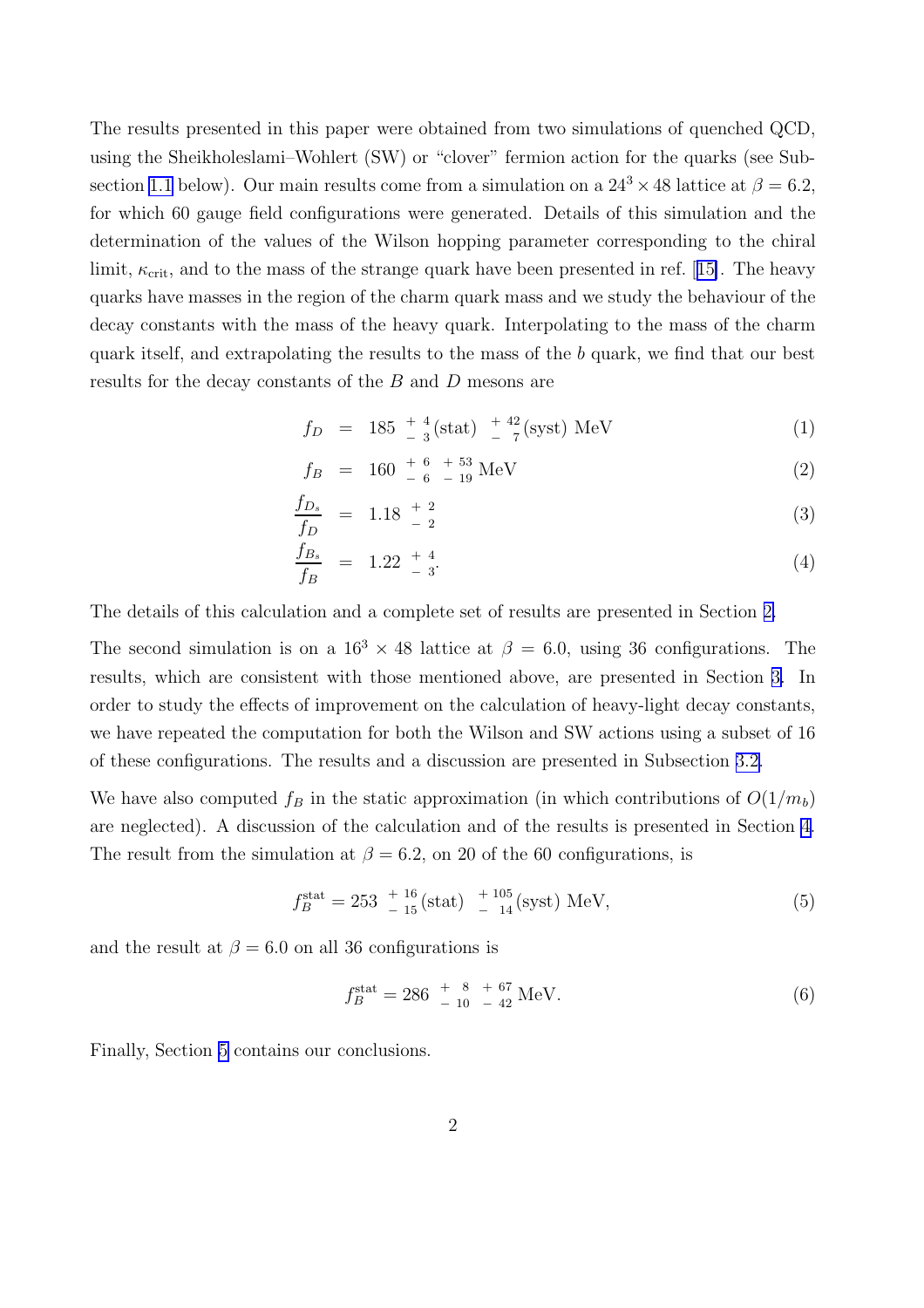### <span id="page-3-0"></span>1.1 Improved Action and Operators

The SW action is

$$
S_F^{SW} = S_F^W - i\frac{\kappa}{2} \sum_{x,\mu,\nu} \bar{q}(x) F_{\mu\nu}(x) \sigma_{\mu\nu} q(x), \tag{7}
$$

where  $S_F^W$  is the Wilson action:

$$
S_F^W = \sum_x \left\{ \bar{q}(x)q(x) - \kappa \sum_{\mu} \left[ \bar{q}(x)(1 - \gamma_{\mu})U_{\mu}(x)q(x + \hat{\mu}) + \bar{q}(x + \hat{\mu})(1 + \gamma_{\mu})U_{\mu}^{\dagger}(x)q(x) \right] \right\}.
$$
 (8)

The decay constants of heavy-light pseudoscalar and vector mesons are computed using lattice axial and vector currents as interpolating operators. In order to obtain  $O(a)$ -improved matrix elements we use "rotated" operators [[14](#page-29-0)]:

$$
\overline{Q}(x)(1+\frac{1}{2}\gamma\cdot\overleftarrow{D})\Gamma(1-\frac{1}{2}\gamma\cdot\overrightarrow{D})q(x),\tag{9}
$$

where  $\Gamma$  is one of the Dirac matrices (either  $\gamma^{\mu}\gamma^{5}$  or  $\gamma^{\mu}$ ), and Q and q represent the fields of the heavy and light quark respectively.

In the static effective theory, in which the heavy propagator is expressed in terms of the link variables [[16](#page-29-0)], it is sufficient to rotate the light-quark fields only [[17](#page-30-0)], i.e. to use the operators

$$
\overline{Q}(x)\Gamma\left(1-\frac{1}{2}\gamma\cdot\overrightarrow{D}\right)q(x),\tag{10}
$$

in order to eliminate the  $O(a)$ -discretisation errors.

# 1.2 Renormalisation Constants  $Z_V$  and  $Z_A$

In order to determine the physical values of the decay constants from those obtained in lattice simulations using the interpolating operators in eq. (9), it is necessary to know the corresponding renormalisation constants. These are defined by requiring that  $Z_A A_\mu^{\text{latt}}$  and  $Z_V V_\mu^{\rm latt}$  are the correctly normalised currents, where the superscript "latt" denotes that the operator is a lattice current. These renormalisation constants have been calculated at one-loop order in perturbation theory for the SW action with rotated operators [[18](#page-30-0)]:

$$
Z_V = 1 - 0.10g^2 \tag{11}
$$

$$
Z_A = 1 - 0.02g^2. \tag{12}
$$

In this paper they are evaluated using the "boosted" coupling suggested in ref. [[19\]](#page-30-0); specifically, we use  $g^2 = 6/(\beta u_0^4)$ , where  $u_0$  is a measure of the average link variable, for which we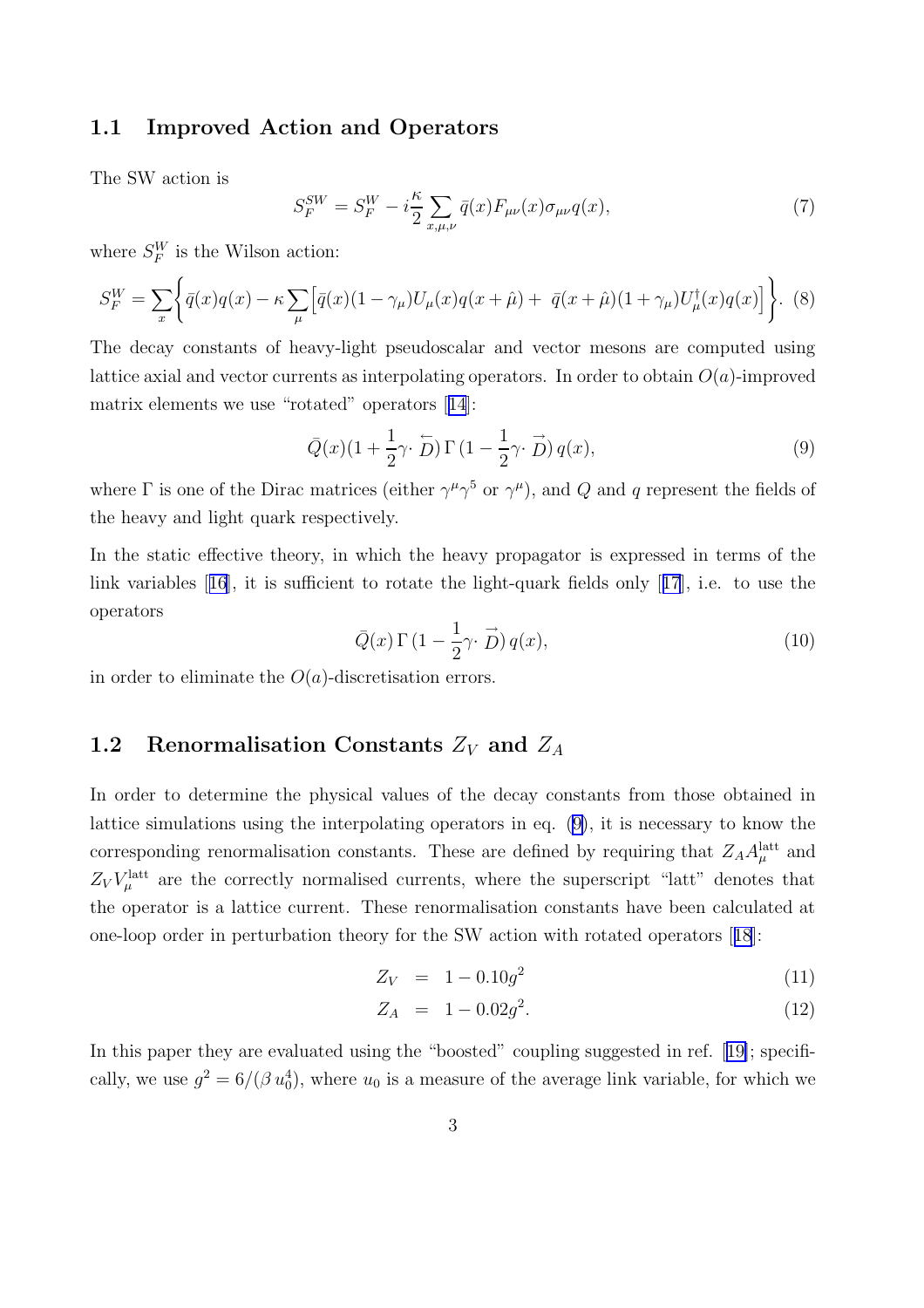take  $u_0 = (8\kappa_{\rm crit})^{-1}$ . It has been suggested [[19](#page-30-0), [20](#page-30-0)] that the use of such an effective coupling, rather than the bare lattice coupling, resums some of the large higher-order corrections, and in particular some of the tadpole diagrams. Using the measured values of  $\kappa_{\rm crit}$  from our simulations, we obtain  $Z_A \simeq 0.97$  (0.96) and  $Z_V \simeq 0.83$  (0.82) for the simulation at  $\beta = 6.2$  $(6.0).$ 

In a recent non-perturbative determination of these renormalisation constants, obtained by requiring that the correctly-normalised currents obey the continuum Ward Identities, it was found that  $Z_V = 0.824(2)$  and  $Z_A = 1.09(3)$  [\[21\]](#page-30-0). These results were obtained from a simulation at  $\beta = 6.0$  for one value of the quark mass. It remains to be checked that the results are independent of the quark mass and insensitive to small variations in  $\beta$ . For this reason, we use the perturbative values, given above, throughout the paper. We note, however, that the non-perturbative value of  $Z_A$  may be larger by about [15](#page-29-0)%. In ref. [15] we obtained  $f_{\pi}/m_{\rho} = 0.138 \begin{pmatrix} 6 \\ -9 \end{pmatrix}$  using the perturbative value of  $Z_A$ . A larger value of  $Z_A$ , such as  $Z_A = 1.09$ , would bring this result closer to the physical value of 0.172. However, we also observed that  $f_K/f_\pi$ , which does not require  $Z_A$ , was in very good agreement with the experimental value, and therefore we quote values for the ratios  $f_D/f_\pi$  and  $f_B/f_\pi$  in the following sections.

The normalisation of the axial current in the static effective theory is discussed in Section [4.](#page-20-0)

### 1.3 Error Estimation

Statistical errors are obtained from a bootstrap procedure [[22](#page-30-0)]. This involves the creation of 1000 bootstrap samples from the original set of  $N$  configurations by randomly selecting N configurations per sample (with replacement). Correlators are fitted for each bootstrap sample by minimising  $\chi^2$ . During the fits, correlations among different timeslices are taken into account, whereas correlations among different values of the quark mass are neglected. The latter correlations are preserved by using the same sequence of bootstrap samples at each quark mass. When extrapolating our results to the chiral limit and physical meson masses, the correlation matrix for the fitted quantities is estimated from the full bootstrap ensemble. All quoted statistical errors are obtained from the central 68% of the corresponding bootstrap distributions [[23](#page-30-0)].

We attempt to quantify the systematic error arising from the uncertainty in the value of the lattice spacing, a, determined from properties of light hadrons, and from the string ten-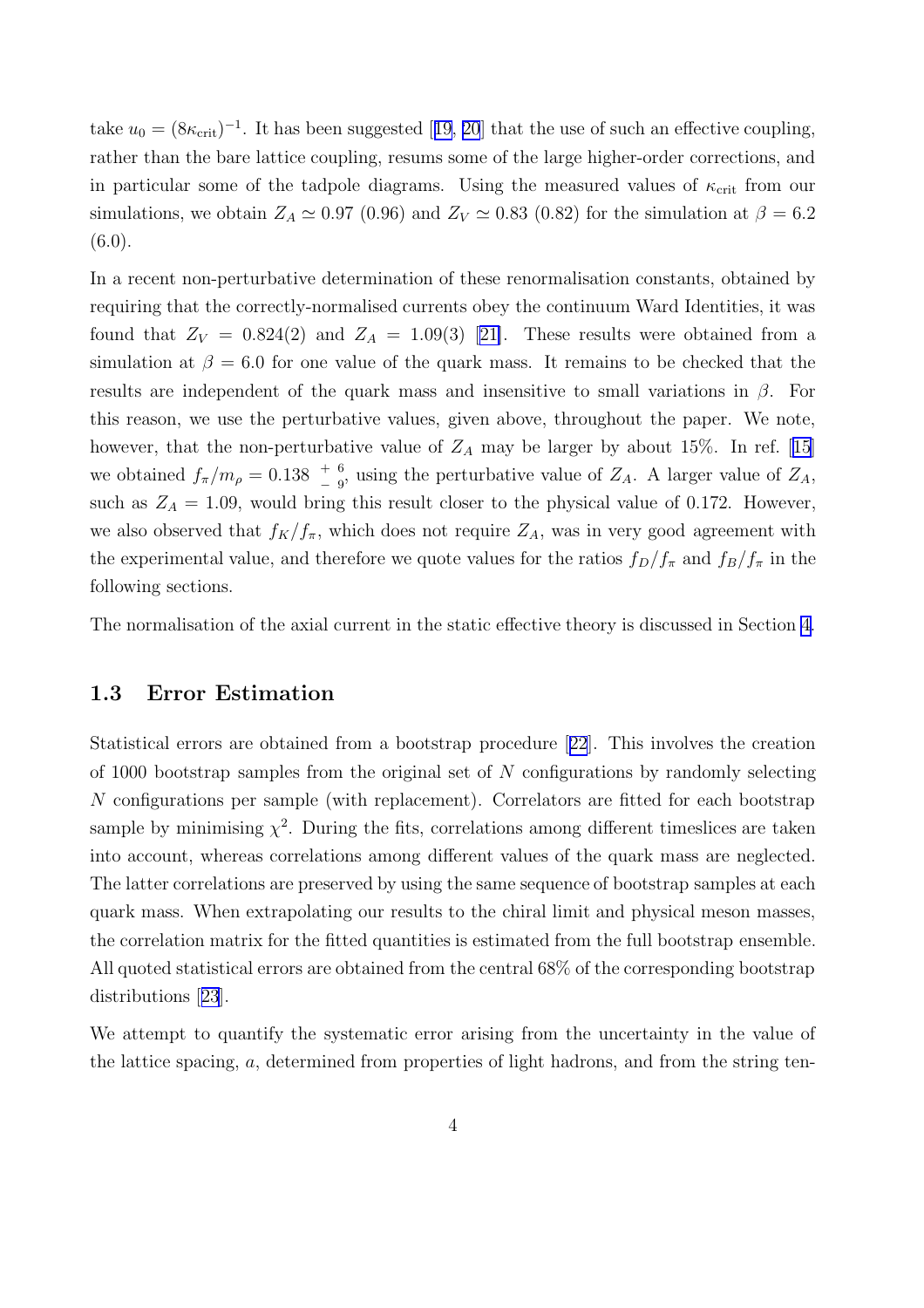<span id="page-5-0"></span>sion [[15](#page-29-0)]. The differences between results obtained using our central value for  $a^{-1}$  [GeV] and our upper and lower estimates are quoted as systematic uncertainties in the final estimates for decay constants in physical units. Hereafter, where we quote two errors, the first is statistical and the second is systematic.

## 1.4 Extended Interpolating Operators

In order to isolate the ground state in correlation functions effectively, it is useful to use extended (or "smeared") interpolating operators for the mesons. In particular, in the static theory it has been found to be essential to use smeared operators in order to obtain any signal for the ground state [[24](#page-30-0)]. In this study we use gauge-invariant Jacobi smearing on the heavy-quark field (described in detail in ref. [[25\]](#page-30-0)), in which the smeared field,  $Q^S(\vec{x},t)$ , is defined by

$$
Q^S(\vec{x},t) \equiv \sum_{\vec{x}'} J(x,x')Q(\vec{x}',t),\tag{13}
$$

where

$$
J(x, x') = \sum_{n=0}^{N} \kappa_S^n \Delta^n(x, x')
$$
\n(14)

and

$$
\Delta(x, x') = \sum_{i=1}^{3} \{ \delta_{\vec{x}', \vec{x} - \hat{i}} U_i^{\dagger} (\vec{x} - \hat{i}, t) + \delta_{\vec{x}', \vec{x} + \hat{i}} U_i (\vec{x}, t) \}.
$$
 (15)

Wuppertal smearing [[26](#page-30-0)], which uses the operator  $(1 - \kappa_S \Delta)^{-1}$  as the kernel of the smearing, corresponds to  $N = \infty$ , provided that  $\kappa_S$  is sufficiently small to guarantee convergence. Following the discussion in ref. [\[25\]](#page-30-0), we choose  $\kappa_S = 0.25$  and use the parameter N to control the smearing radius, defined by

$$
r^{2} \equiv \frac{\sum_{\vec{x}} |\vec{x}|^{2} |J(x,0)|^{2}}{\sum_{\vec{x}} |J(x,0)|^{2}}.
$$
\n(16)

The values of  $N$  and  $r$  used in each of the calculations below will be quoted in the corresponding sections.

# 2 Decay Constants from the Simulation at  $\beta = 6.2$

In this section we present the results obtained for the decay constants of heavy-light mesons from our simulation on 60 configurations of a  $24^3 \times 48$  at  $\beta = 6.2$ , using the SW action in the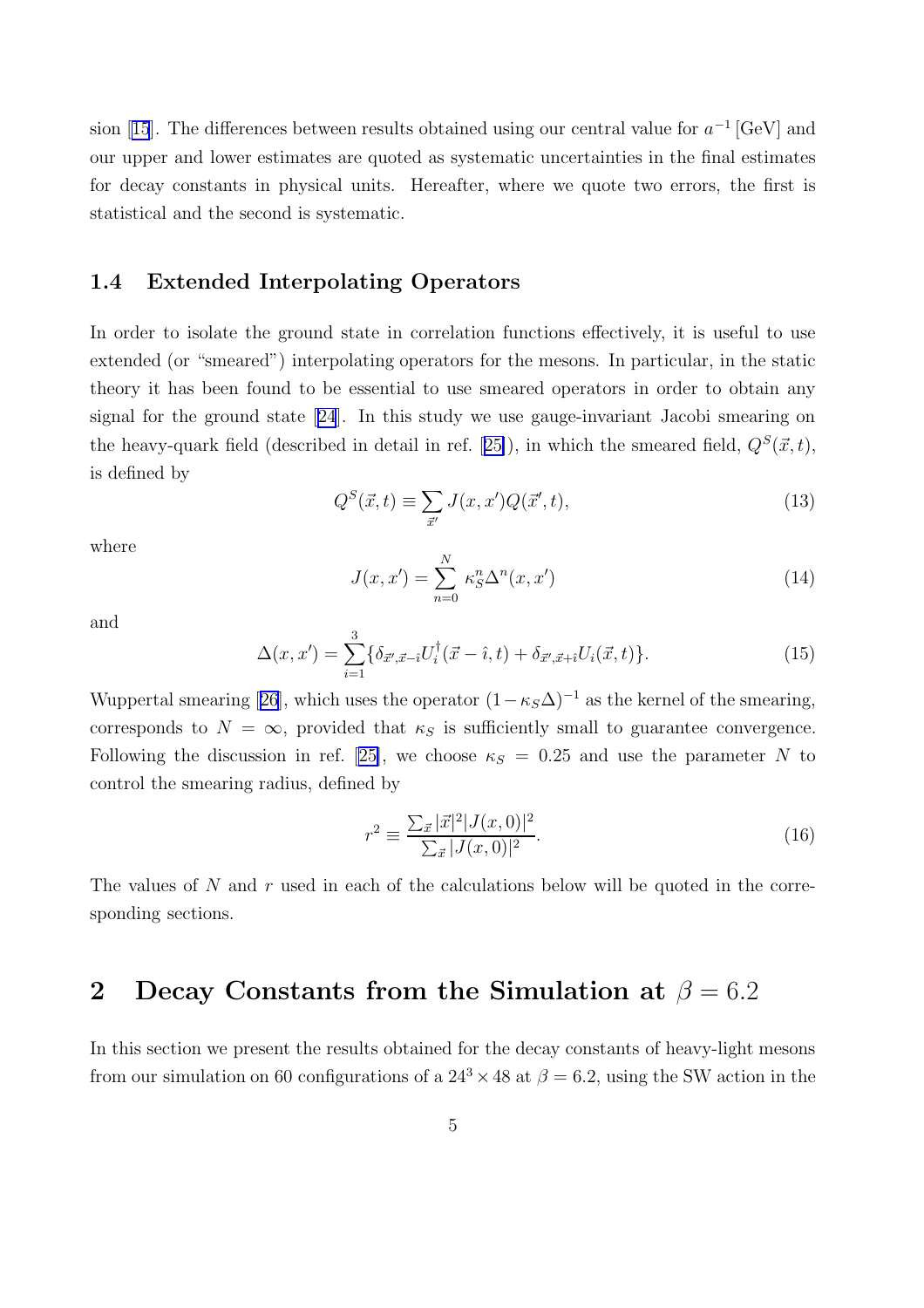quenched approximation. The computations are performed for four different values of the mass of the heavy quark, corresponding to  $\kappa_h = 0.121, 0.125, 0.129$  and 0.133, and for three values of the mass of the light quark, corresponding to  $\kappa_l = 0.14144$ , 0.14226 and 0.14262. The mass of the charm quark corresponds approximately to  $\kappa_h = 0.129$ . The value of the hopping parameter corresponding to the mass of the strange quark is  $\kappa_s = 0.1419 \begin{array}{c} + & 1 \\ - & 1 \end{array}$  and the critical value is  $\kappa_{\rm crit} = 0.14315 \begin{array}{c} + & 2 \\ - & 2 \end{array}$  [\[15\]](#page-29-0).

The decay constants are determined by computing two-point correlation functions of the form

$$
C_{J_1 J_2}^{QR}(t) = \sum_{\vec{x}} \langle 0 | J_1^Q(x) J_2^{\dagger R}(0) | 0 \rangle \tag{17}
$$

where  $J_1$  and  $J_2^{\dagger}$  are interpolating operators which can annihilate or create the pseudoscalar or vector meson being studied. The labels  $Q, R$  denote whether a local  $(L)$  or smeared  $(S)$ interpolating operator is being used. In this simulation we use Jacobi smearing with  $N = 75$ , corresponding to a smearing radius of  $r = 5.2$ . The decay constants are obtained from the matrix elements of the local operators, which are determined by computing both the  $C^{SS}$ and  $C^{LS}$  correlation functions.

In order to determine the decay constant, it is necessary to know the value of the lattice spacing in physical units. This can be done by relating the lattice measurements of some dimensionful quantity to its physical value, e.g. the mass of a light hadron or  $f_{\pi}$ . Among the other frequently-used choices are the string tension,  $\sqrt{K}$ , and the  $1P - 1S$  mass splitting in charmonium. Using  $m_{\rho}$  to set the scale in our study of light hadrons [[15\]](#page-29-0) we found  $a^{-1}(m_{\rho}) = 2.7(1) \,\text{GeV}$ , and a mass spectrum in physical units which was close to experimen-tal values. Furthermore, our determination of the string tension [[23](#page-30-0)] gave  $a^{-1} = 2.73(5)$  GeV. Encouraged by the consistency of these results, we use

$$
a^{-1} = 2.7 \,\text{GeV}.\tag{18}
$$

However, the study described in ref. [[15](#page-29-0)] showed that the measurement of the pion decay constant gave a higher value for the scale, i.e.  $a^{-1}(f_\pi) = 3.4^{+2.2}_{-1.1}$  $\frac{+}{-}$  <sup>2</sup> GeV, using the perturbative value for  $Z_A$ . In order to get an estimate of the systematic uncertainties in the final numbers, we evaluate all our results using the central value of  $a^{-1}(f_\pi)$  as well, and quote the difference as the upper systematic error on decay constants. The lower systematic error is obtained from the uncertainty of  $-0.1 \,\text{GeV}$  in  $a^{-1}(m_\rho)$ .

In an attempt to reduce the systematic errors associated with the value of the renormalisation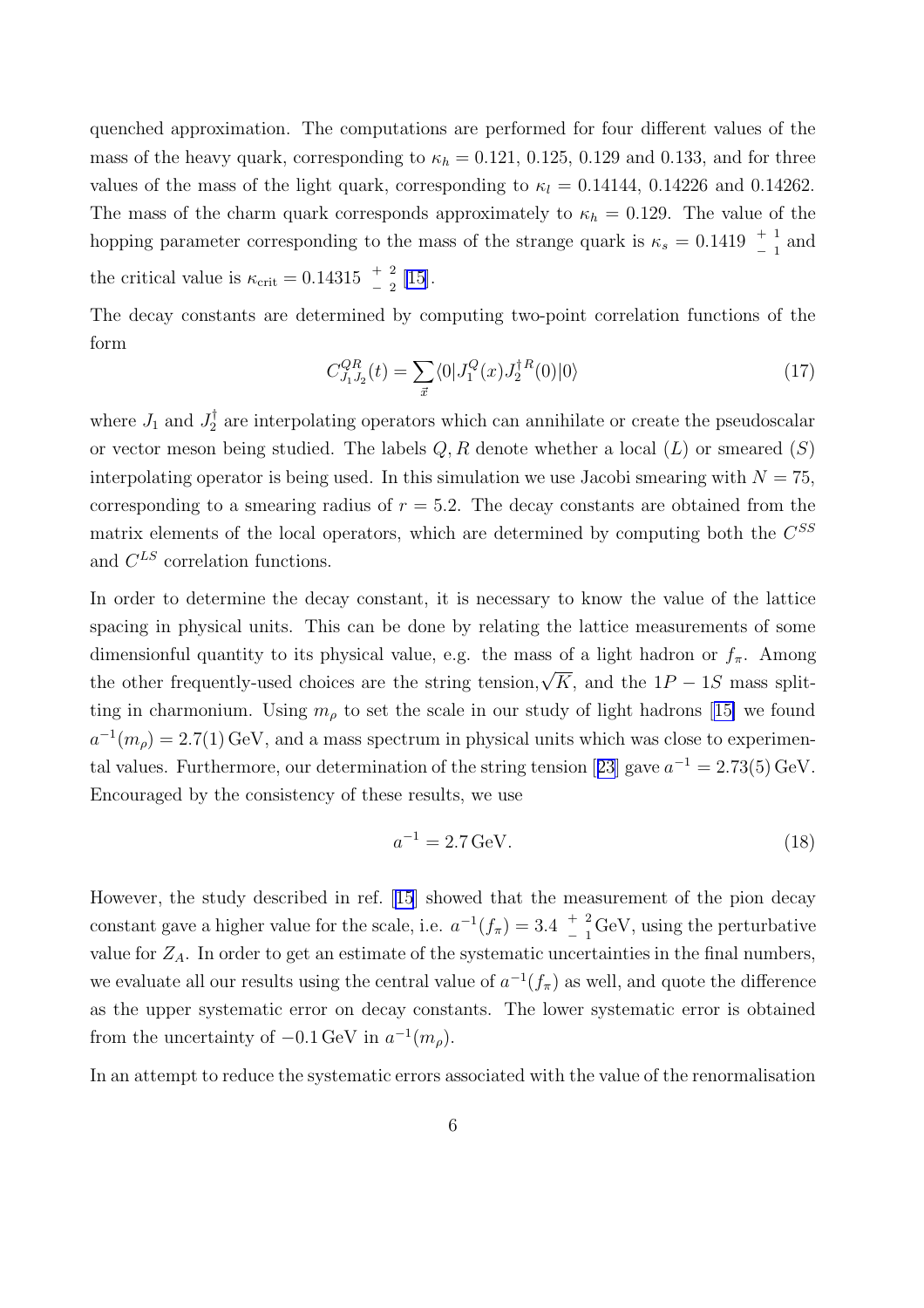<span id="page-7-0"></span>constant of the axial current, we also compute  $f_{D,B}/f_{\pi}$ , and determine  $f_{D,B}$  by using the physical value of  $f_{\pi}$ .

### 2.1 Decay Constants of Pseudoscalar Mesons

In order to determine the pseudoscalar decay constants, we start by fitting the two-point correlation function

$$
C_{PP}^{SS}(t) \equiv \sum_{\vec{x}} \langle 0|P^{S}(\vec{x},t)P^{\dagger S}(0)|0\rangle
$$
  

$$
\rightarrow \frac{Z_{PS}^{2}}{2M_{P}} \exp(-M_{P}L_{t}/2) \cosh(M_{P}(L_{t}/2-t)), \qquad (19)
$$

where P is the pseudoscalar density,  $Z_{PS} = \langle 0|P^S(0)|P\rangle$  and  $L_t$  is the temporal extent of the lattice. This correlation function gives the best determination of the masses of the heavy-light pseudoscalars. Symmetrizing in Euclidean time, the fitting range was chosen to be  $13 \le t \le 22$  for all three values of the light-quark mass. Good plateaus in the effective mass were observed and stable fits obtained. The values of the masses of the pseudoscalar and vector mesons for the twelve  $\kappa_h-\kappa_l$  combinations are presented in Table [1.](#page-8-0) The values obtained by linear extrapolation to the chiral limit for the light quark are also tabulated.

At large values of  $t$ , the ratio of correlation functions

$$
\frac{C_{AP}^{LS}(t)}{C_{PP}^{SS}(t)} \rightarrow \frac{\langle 0|A_4^L(0)|P\rangle}{\langle 0|P^S(0)|P\rangle} \tanh\left(M_P(L_t/2-t)\right) \tag{20}
$$

is used to extract the pseudoscalar decay constant, where  $A_4$  is the temporal component of the axial current. The ratio is fitted in the range  $15 \le t \le 22$  with the pseudoscalar mass  $M_P$ (in each bootstrap sample) constrained to its value extracted from fits to eq. (19). In Fig. [1](#page-10-0) we plot the ratio of correlators together with the fit to eq.  $(20)$  as a function of t. Using the value of  $Z_{P}$  obtained from the fits of eq. (19), the matrix elements of the local axial current are obtained. Although there are other ways of determining these matrix elements, we find that the ratios in eq. (20) give the most precise determination.

In Table [2](#page-9-0) we present the results for the decay constants (in lattice units) of the pseudoscalar mesons for the twelve  $\kappa_h-\kappa_l$  combinations, as well as the values obtained by linearly extrapolating the results to the chiral limit. We also tabulate the results for the quantity  $f_P\sqrt{M_P}$ which, in the heavy-quark limit, is independent of the mass of the heavy quark (except for a mild logarithmic dependence).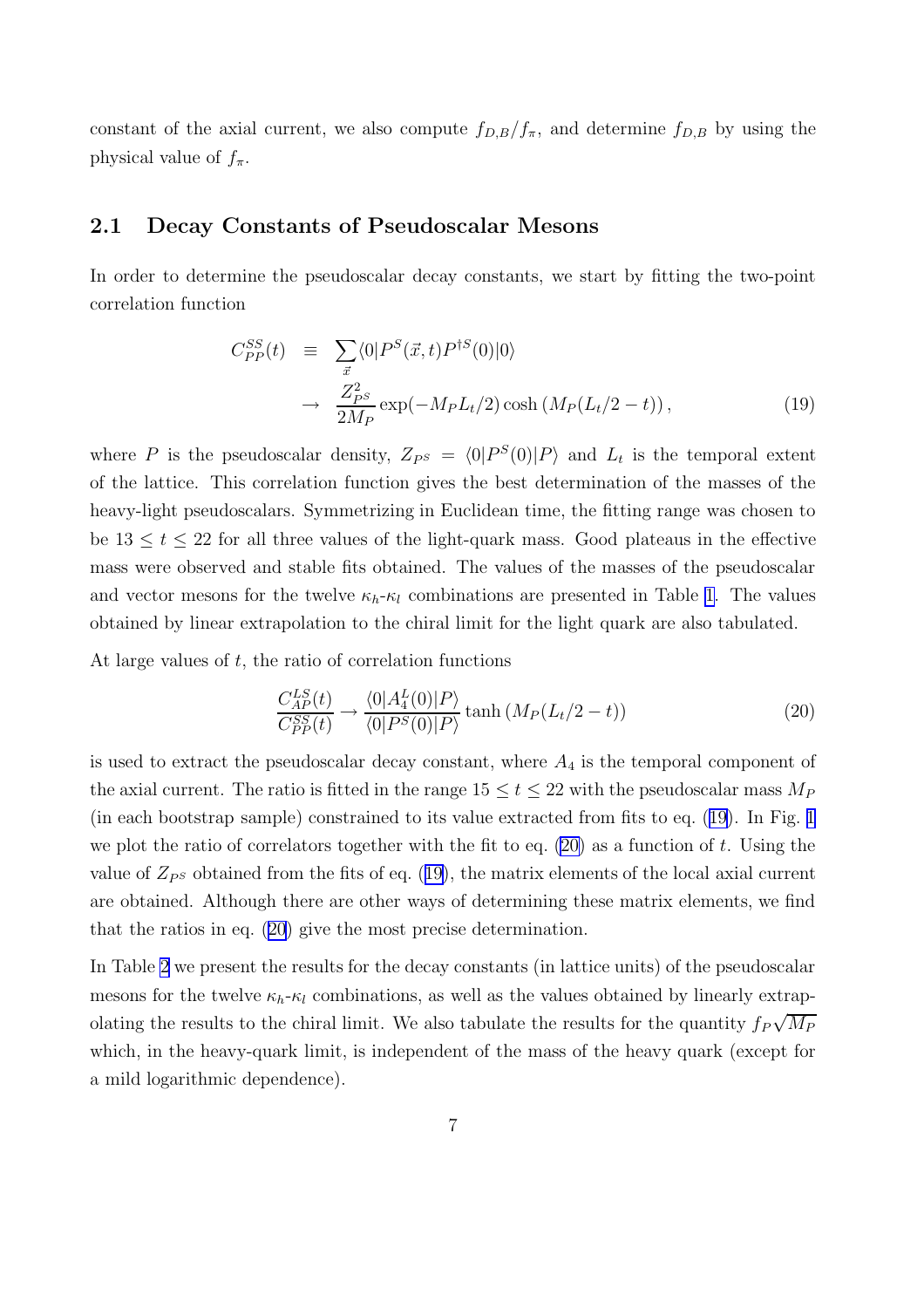<span id="page-8-0"></span>

| $\kappa_h$ | $\kappa_l$          | $M_P$                                                            | $M_V$                                               |
|------------|---------------------|------------------------------------------------------------------|-----------------------------------------------------|
|            | 0.14144             | 3<br>$\hspace{0.1mm} +\hspace{0.1mm}$<br>0.924<br>1              | 4<br>$^+$<br>0.944<br>$\overline{2}$                |
| 0.121      | 0.14226             | 3<br>$\hspace{0.1mm} +$<br>0.900<br>$\overline{2}$               | 4<br>$^+$<br>0.920<br>3                             |
|            | 0.14262             | $\overline{4}$<br>$^+$<br>0.890<br>3                             | 5<br>$^+$<br>0.909<br>$\overline{4}$                |
|            | $\kappa_{\rm crit}$ | 4<br>$^{+}$<br>0.875<br>3                                        | 6<br>$^{+}$<br>0.894<br>4                           |
|            | 0.14144             | 3<br>$^{+}$<br>0.822<br>1                                        | $+$<br>$\overline{4}$<br>0.847<br>$\overline{2}$    |
| 0.125      | 0.14226             | 3<br>$\hspace{0.1mm} +$<br>0.799<br>$\overline{2}$               | 4<br>$\hspace{0.1mm} +$<br>0.823<br>3               |
|            | 0.14262             | $^{+}$<br>4<br>0.789<br>$\overline{2}$                           | $^{+}$<br>5<br>0.811<br>4                           |
|            | $\kappa_{\rm crit}$ | 5<br>$^+$<br>0.773<br>$\overline{2}$                             | 6<br>$\hspace{0.1mm} +$<br>0.797<br>$\overline{4}$  |
|            | 0.14144             | $^{+}$<br>3<br>0.715<br>1                                        | $^{+}$<br>$\overline{4}$<br>0.745<br>$\overline{2}$ |
| 0.129      | 0.14226             | 3<br>$^+$<br>0.691<br>$\overline{2}$                             | $\overline{4}$<br>$+$<br>0.721<br>3                 |
|            | 0.14262             | 4<br>$\hspace{0.1mm} +\hspace{0.1mm}$<br>0.681<br>$\overline{2}$ | 5<br>$^{+}$<br>0.711<br>$\overline{4}$              |
|            | $\kappa_{\rm crit}$ | 5<br>$^{+}$<br>0.665<br>$\overline{2}$                           | 6<br>$^{+}$<br>0.695<br>4                           |
|            | 0.14144             | 3<br>$^{+}$<br>0.599<br>1                                        | -3<br>$^{+}$<br>0.637<br>$\overline{2}$             |
| 0.133      | 0.14226             | 3<br>$\hspace{0.1mm} +$<br>0.574<br>$\overline{2}$               | $\overline{4}$<br>$^+$<br>0.613<br>3                |
|            | 0.14262             | 4<br>$^+$<br>0.564<br>$\overline{2}$                             | 5<br>$\hspace{0.1mm} +$<br>0.603<br>$\overline{4}$  |
|            | $\kappa_{\rm crit}$ | $\overline{4}$<br>$^+$<br>0.546<br>$\overline{2}$                | 6<br>$^+$<br>0.588<br>$\overline{4}$                |

Table 1: Masses (in lattice units) of the pseudoscalar and vector mesons for the twelve  $\kappa_h$ - $\kappa_l$  combinations at  $\beta = 6.2$  on a  $24^3 \times 48$  lattice. Also presented are the values obtained by linear extrapolation to the chiral limit  $(\kappa_l \rightarrow \kappa_{\rm crit} = 0.14315).$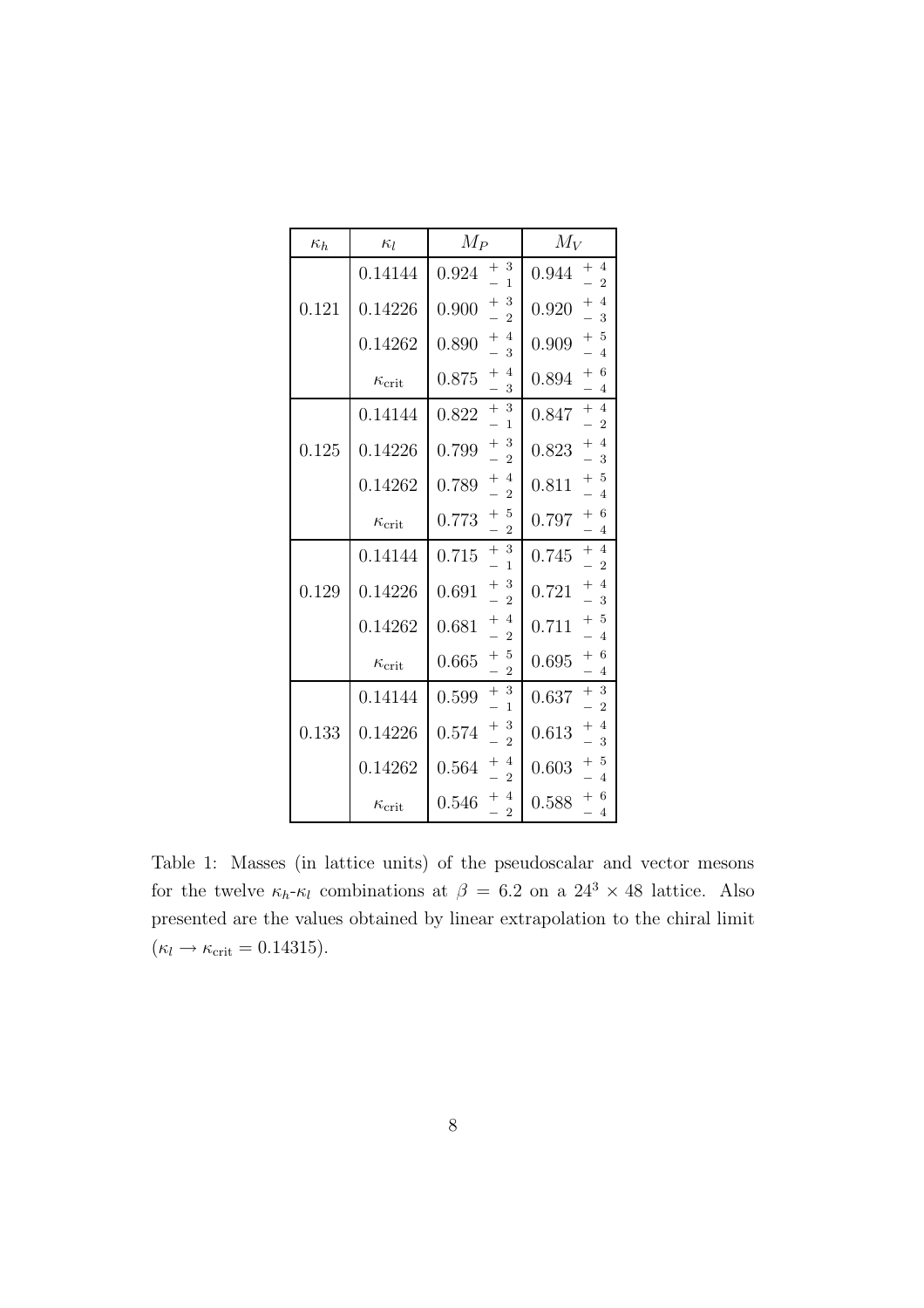<span id="page-9-0"></span>

| $\kappa_h$ | $\kappa_l$          | $f_P/Z_A$                                                                | $f_P\sqrt{M_P}/Z_A$                                                      | $1/(f_V Z_V)$                                                   |
|------------|---------------------|--------------------------------------------------------------------------|--------------------------------------------------------------------------|-----------------------------------------------------------------|
|            | 0.14144             | $\begin{array}{c} + \ \ 1 \\ - \ \ 1 \end{array}$<br>0.086               | $+2$<br>0.083<br>$\mathbf{1}$                                            | $\begin{array}{c} + & 2 \\ - & 3 \end{array}$<br>0.124<br>3     |
| 0.121      | 0.14226             | $+1$<br>0.079<br>$\mathbf{1}$                                            | $\begin{array}{c} + & 2 \\ - & 1 \end{array}$<br>0.075                   | -3<br>$^+$<br>0.116<br>3                                        |
|            | 0.14262             | $\begin{array}{c} + & 2 \\ - & 2 \end{array}$<br>0.076<br>$\overline{2}$ | $\begin{array}{c} + & 2 \\ - & 2 \end{array}$<br>0.071<br>$\overline{2}$ | $+3$<br>0.111<br>3                                              |
|            | $\kappa_{\rm crit}$ | $\overline{\mathbf{c}}$<br>$^{+}$<br>0.071<br>$-1$                       | $\overline{\mathbf{2}}$<br>$^{+}$<br>0.066<br>$\overline{1}$             | $\overline{4}$<br>$^{+}$<br>0.105<br>$\overline{4}$             |
|            | 0.14144             | $\begin{array}{c} + & 1 \\ - & 1 \end{array}$<br>0.086                   | $\begin{array}{c} + & 1 \\ - & 1 \end{array}$<br>0.078<br>$\mathbf{1}$   | $\begin{array}{c} + & 3 \\ - & 3 \end{array}$<br>0.141<br>3     |
| 0.125      | 0.14226             | $\begin{array}{c} + & 1 \\ - & 1 \end{array}$<br>0.079                   | $\mathbf{1}$<br>$\frac{+}{-}$<br>0.070<br>$\mathbf{1}$                   | $+3$<br>0.132<br>$\mathbf{3}$                                   |
|            | 0.14262             | $+2$<br>0.076<br>$\overline{2}$                                          | $+2$<br>0.067<br>$\overline{2}$                                          | $^{+}$<br>$\overline{4}$<br>0.128<br>$\overline{4}$             |
|            | $\kappa_{\rm crit}$ | $\begin{array}{c} + & 2 \\ - & 1 \end{array}$<br>0.071                   | $+2$<br>0.062<br>$\overline{1}$                                          | $\overline{4}$<br>0.123<br>$\overline{4}$                       |
|            | 0.14144             | $+1$<br>0.085<br>$\overline{1}$                                          | $+1$<br>0.071<br>$\mathbf{1}$                                            | $+3$<br>0.163<br>3                                              |
| 0.129      | 0.14226             | $\frac{+}{-}$<br>0.078<br>$\overline{1}$                                 | $\begin{array}{c} + & 1 \\ - & 1 \end{array}$<br>0.065<br>$\mathbf{1}$   | $\begin{array}{c} + & 3 \\ - & 3 \end{array}$<br>0.155<br>3     |
|            | 0.14262             | $+2$<br>0.075<br>$\overline{1}$                                          | $\mathbf{1}$<br>$\! +$<br>0.062<br>$\mathbf{1}$                          | $\overline{4}$<br>$\hspace{0.1mm} +$<br>0.151<br>$\overline{4}$ |
|            | $\kappa_{\rm crit}$ | $+2$<br>0.071<br>$\overline{1}$                                          | $+2$<br>0.057<br>$\mathbf{1}$                                            | - 5<br>0.146<br>- 5                                             |
|            | 0.14144             | $+1$<br>0.082<br>$\mathbf{1}$                                            | $+1$<br>0.063<br>$\mathbf{1}$                                            | $+3$<br>0.193<br>$\overline{4}$                                 |
| 0.133      | 0.14226             | $+1$<br>0.076<br>$\mathbf{1}$                                            | $\mathbf{1}$<br>$^{+}$<br>0.057<br>$\mathbf{1}$                          | $+3$<br>0.186<br>$\overline{4}$                                 |
|            | 0.14262             | $\frac{+}{-}$<br>0.073<br>$\overline{1}$                                 | $\begin{array}{c} + & 1 \\ - & 1 \end{array}$<br>0.055<br>$\overline{1}$ | $\overline{5}$<br>0.183<br>$\overline{5}$                       |
|            | $\kappa_{\rm crit}$ | $\mathbf{1}$<br>$^+$<br>0.069<br>$\overline{1}$                          | $\mathbf{1}$<br>$^+$<br>0.051<br>$\mathbf{1}$                            | $\overline{5}$<br>$^+$<br>0.179<br>5                            |

Table 2: The decay constants (in lattice units) of the pseudoscalar and vector mesons. Also shown are the results for the combination  $f_P\sqrt{M_P}$  which in the heavy-quark limit is independent of the heavy-quark mass (up to mild logarithmic corrections).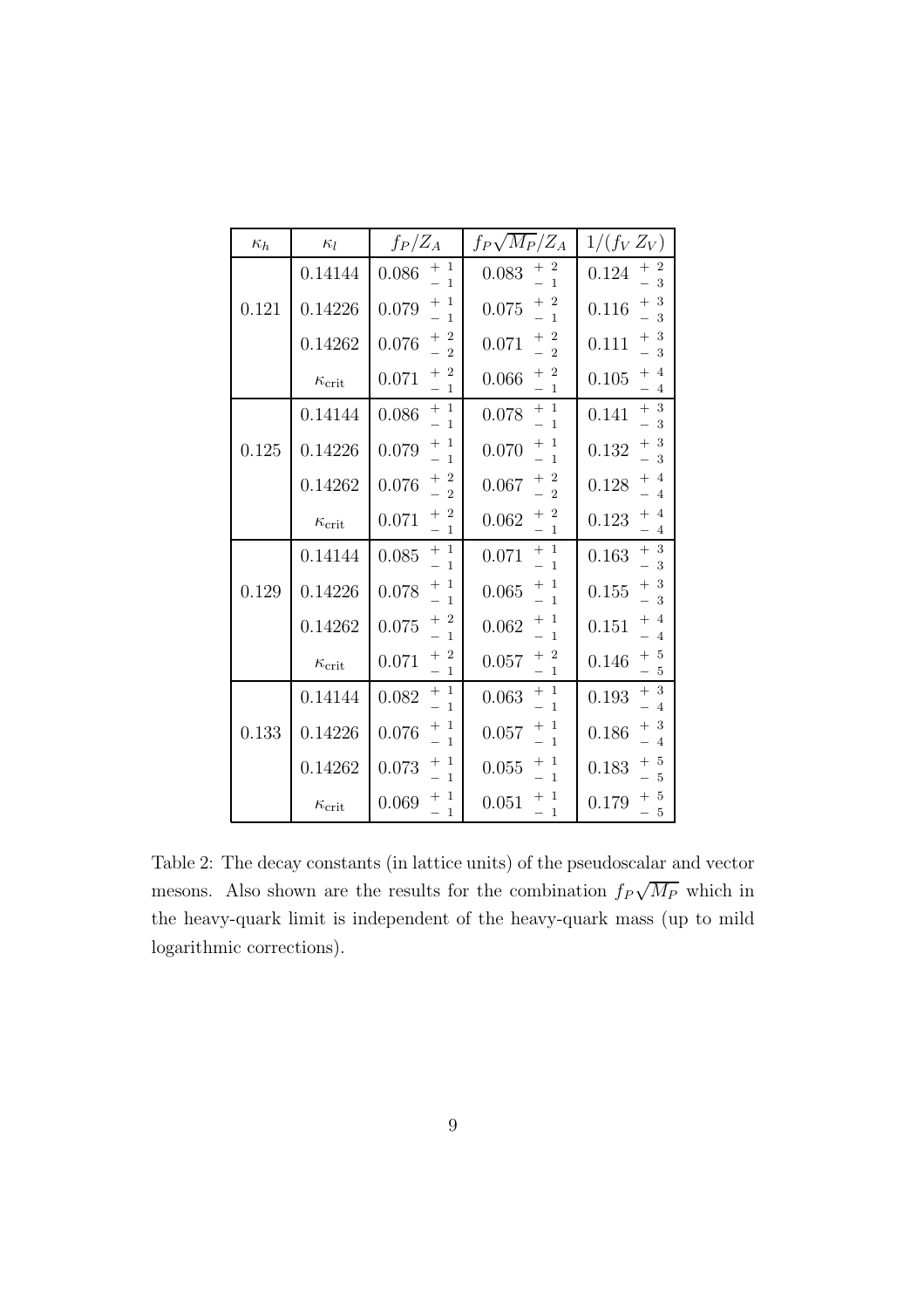<span id="page-10-0"></span>

Figure 1: The ratio of correlators defined in eq.  $(20)$  $(20)$  plotted versus t for  $\kappa_h = 0.129, \ \kappa_l = 0.14262.$  The curve represents the fit using timeslices 15–22.

We start the discussion of our results with the behaviour of the pseudoscalar decay constants as a function of the mass of the meson, with all dimensionful quantities given in lattice units. In the heavy-quark limit, the quantity  $f_P\sqrt{M_P}$  scales like

$$
f_P \sqrt{M_P} = \text{const.} \times [\alpha_s(M_P)]^{-2/\beta_0}, \quad M_P \longrightarrow \infty.
$$
 (21)

In order to detect possible deviations from this scaling law we plot in Fig. [2](#page-13-0) the quantity<sup>1</sup>

$$
\hat{\Phi}(M_P) \equiv (\alpha_s(M_P)/\alpha_s(M_B))^{2/\beta_0} Z_A^{-1} f_P \sqrt{M_P}
$$
\n(22)

<sup>&</sup>lt;sup>1</sup>The normalization factor  $\alpha_s(M_B)^{-2/\beta_0}$  is convenient when comparing these results with those obtained in the static theory.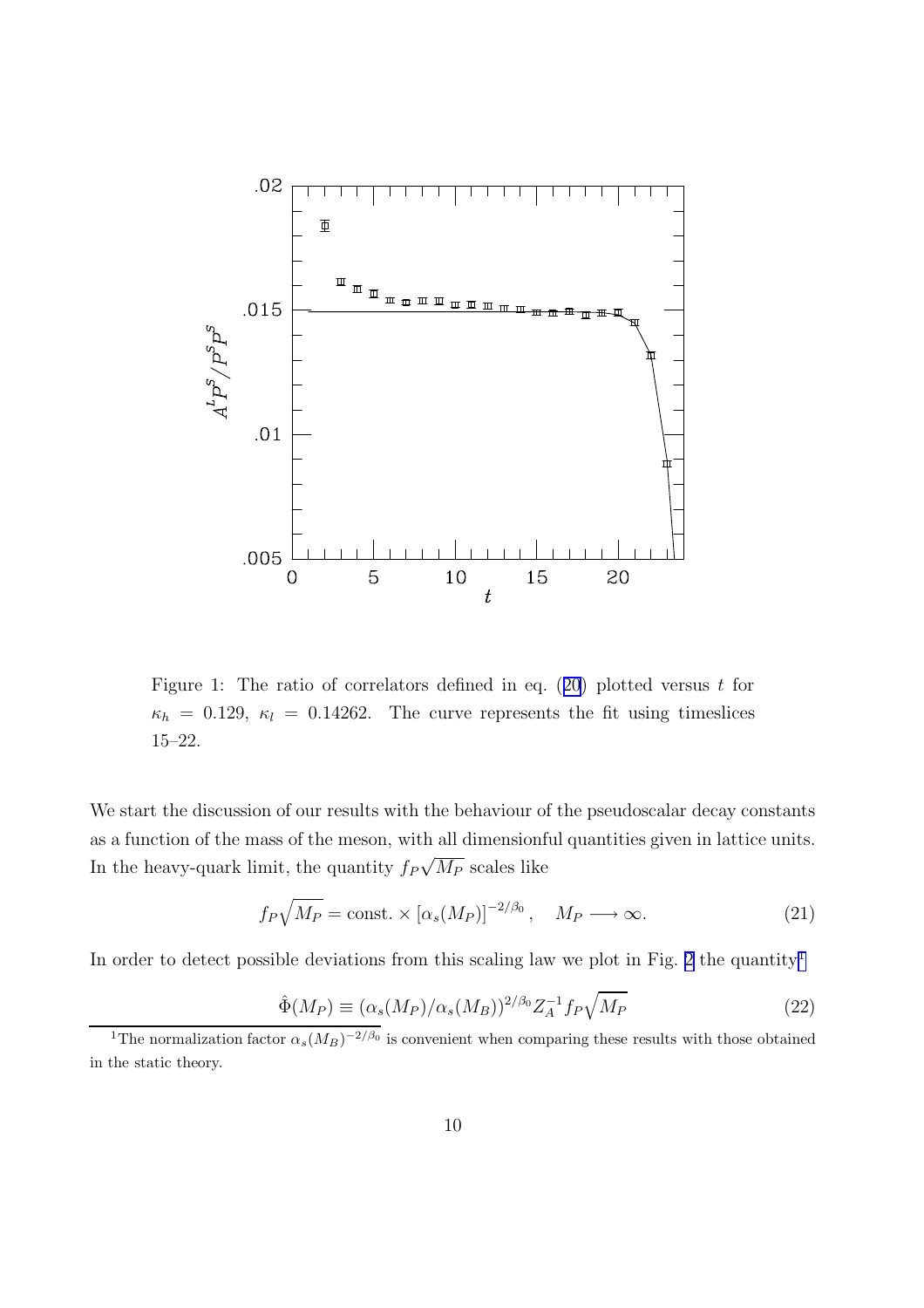<span id="page-11-0"></span>as a function of  $1/M_P$ . We approximate  $\alpha_s(M)$  by

$$
\alpha_s(M) = \frac{2\pi}{\beta_0 \log(M/\Lambda_{\rm QCD})}
$$
\n(23)

where we take  $\Lambda_{\text{QCD}} = 200 \,\text{MeV}$ , and  $\beta_0 = 11 - \frac{2}{3} n_f$ , with  $n_f = 0$  in the quenched approximation. From the figure we see that  $\hat{\Phi}(M_P)$  increases as the mass of the heavy quark is increased (in agreement with the behaviour found using the Wilson action for the quarks [\[2,](#page-29-0) [3](#page-29-0), [4](#page-29-0)]). In order to quantify this behaviour, we fit  $\Phi(M_P)$  to either a linear or quadratic function of  $1/M_P$ :

$$
\hat{\Phi}(M_P) = A \left( 1 - \frac{B}{M_P} \right) \tag{24}
$$

or

$$
\hat{\Phi}(M_P) = C \left( 1 - \frac{D}{M_P} + \frac{E}{M_P^2} \right). \tag{25}
$$

We have performed these fits twice; once using the values of  $f_P\sqrt{M_P}$  for all four values of  $\kappa_h$ , and once using those for only the smallest three  $\kappa_h$ 's (i.e. for the heaviest three heavy-quark masses). The results of the fits are given in Table [3.](#page-12-0) We find that the non-scaling corrections are of  $O(30\%)$  for  $f_D$  and  $O(10\%)$  for  $f_B$ , in agreement with previous results obtained using Wilson fermions [\[2](#page-29-0), [3,](#page-29-0) [4](#page-29-0)]. From the quadratic fit to the data at all four heavy-meson masses we find, in physical units,

$$
Ca^{-3/2} = 0.45 \frac{+}{-2} \frac{2}{-3} \frac{19}{-3} \text{ GeV}^{3/2}
$$
  
\n
$$
Da^{-1} = 0.84 \frac{+11}{-8} \frac{+22}{-3} \text{ GeV}
$$
  
\n
$$
Ea^{-2} = 0.28 \frac{+}{-9} \frac{7}{-2} \text{ GeV}^2.
$$
 (26)

The second error in eq. (26) corresponds solely to the uncertainty in the scale. It should be mentioned that ignoring the residual logarithmic dependence of  $f_P\sqrt{M_P}$  on  $M_P$  makes the slope more pronounced. However it is clear from Fig. [2](#page-13-0) and Table [3](#page-12-0) that the logarithmic corrections to the scaling law can by no means account for the observed slope in  $f_P\sqrt{M_P}$ .

We use the parameters of the fits in Table [3](#page-12-0) to make our predictions for the values of the decay constants  $f_D$  and  $f_B$ . The results corresponding to the four fits are presented in Table [4](#page-12-0). From this table it is clear that there is a further systematic uncertainty in  $f_B$  of about 11 MeV from extrapolating using either linear or quadratic fits. In contrast to this, since we interpolate to  $m_D$ , the results for  $f_D$  are very stable. It should be emphasised that choosing a different value for  $\Lambda_{\rm QCD}$  (e.g.  $\Lambda_{\rm QCD} = 250$  MeV), or for the anomalous dimension (e.g., by taking  $n_f = 4$ ), changes the results by only about 1 MeV.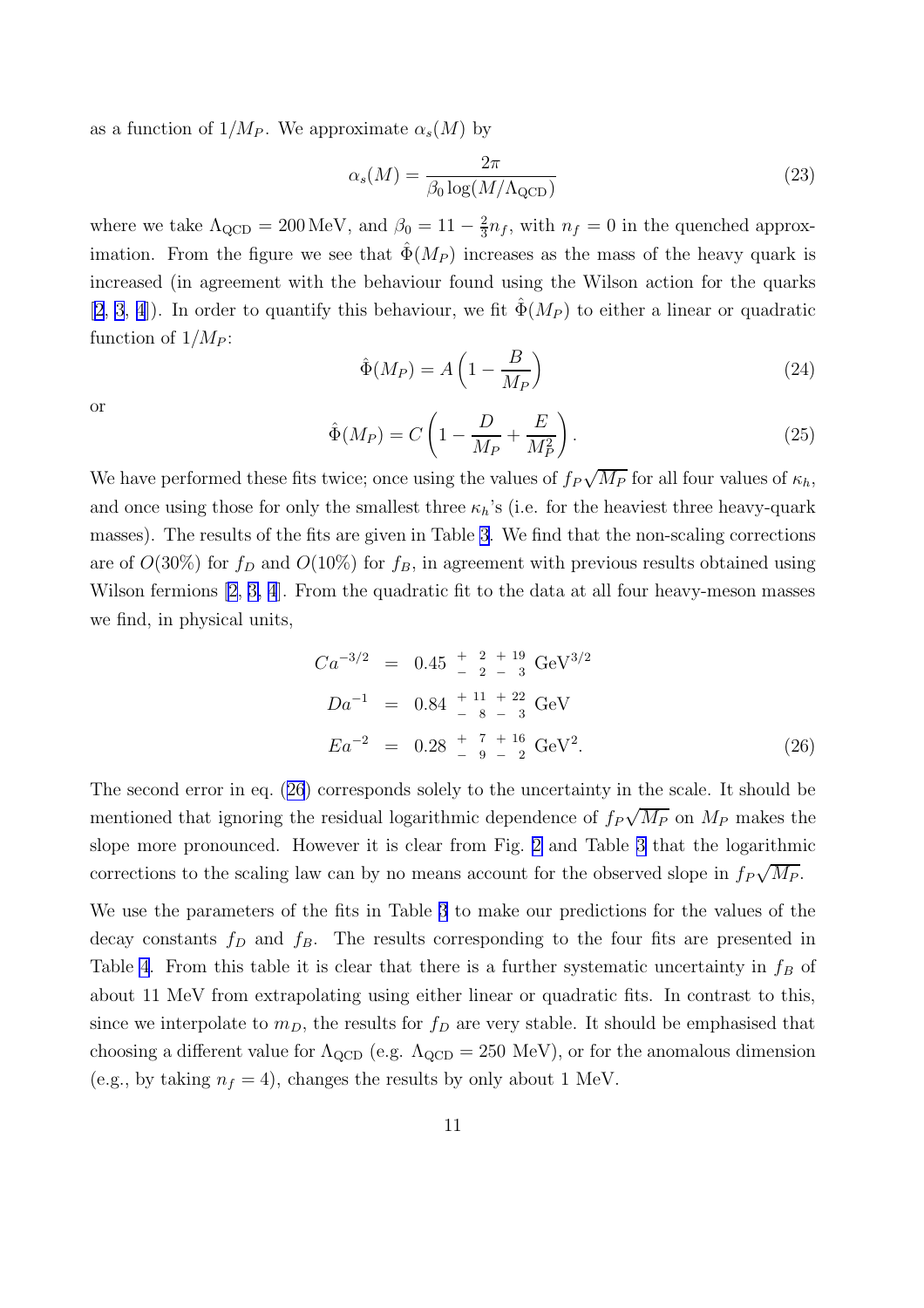<span id="page-12-0"></span>

|  | Linear Fit                                                                                                                                                                                                           | Quadratic Fit |  |  |  |
|--|----------------------------------------------------------------------------------------------------------------------------------------------------------------------------------------------------------------------|---------------|--|--|--|
|  |                                                                                                                                                                                                                      |               |  |  |  |
|  | $4 \kappa_h$ 's $\left[ 0.089 \begin{array}{c} +3 \\ -2 \end{array} \right] 0.199 \left[ -\frac{5}{7} \right] 0.101 \left[ +\frac{5}{5} \right] 0.31 \left[ +\frac{4}{3} \right] 0.038 \left[ +\frac{9}{13} \right]$ |               |  |  |  |
|  |                                                                                                                                                                                                                      |               |  |  |  |

Table 3: Values of the parameters of the linear and quadratic fits to the behaviour of the pseudoscalar decay constants with the mass of the mesons (as defined in the text).

|  | Linear Fit | Quadratic Fit                                                                                                            |                            |  |
|--|------------|--------------------------------------------------------------------------------------------------------------------------|----------------------------|--|
|  | I B        |                                                                                                                          | ĪВ                         |  |
|  |            | $4 \kappa_h$ 's $185 + 4 + 45$<br>$-3 - 7$<br>$149 + 5 + 52$<br>$-3 - 7$<br>$185 + 4 + 42$<br>$-3 - 7$<br>$160 + 6 + 53$ |                            |  |
|  |            | $185 + 4 + 42$<br>$-3 - 7$                                                                                               | $160 + 7 + 54$<br>$-7 - 7$ |  |

Table 4: Values of the decay constants  $f_B$  and  $f_D$  in MeV, corresponding to the linear and quadratic fits.

Taking the results from the quadratic fit using all four  $\kappa_h$  values we find:

$$
f_D = 185 \frac{+4}{-3} \frac{+42}{-7} \,\text{MeV} \tag{27}
$$

$$
f_B = 160 \frac{+ 6 + 53}{- 6 - 19} \,\text{MeV} \tag{28}
$$

where we have included the uncertainty of 11 MeV from the extrapolations in the systematic error quoted for  $f_B$ . We take the results presented in equations (27) and (28) as our best estimates of the decay constants of the D and B mesons.

In ref. [[3](#page-29-0)] it was found useful to use the pion decay constant,  $f_{\pi}$ , to set the scale in the computations of the decay constants of heavy-light mesons. By calculating  $f_D/f_\pi$  and  $f_B/f_\pi$ it may be expected that some of the systematic errors cancel, since, in particular, the ratios are independent of  $Z_A$ . Our results for the decay constants obtained in this way are, as expected, close to the upper systematic error margins in Table 4. We find

$$
\left(\frac{f_D}{f_\pi}\right) \times 132 \text{ MeV} = 232 \frac{+12}{-5} \text{ MeV} \tag{29}
$$

$$
\left(\frac{f_B}{f_\pi}\right) \times 132 \text{ MeV} = 201 \frac{+12}{-8} \text{ MeV}.
$$
 (30)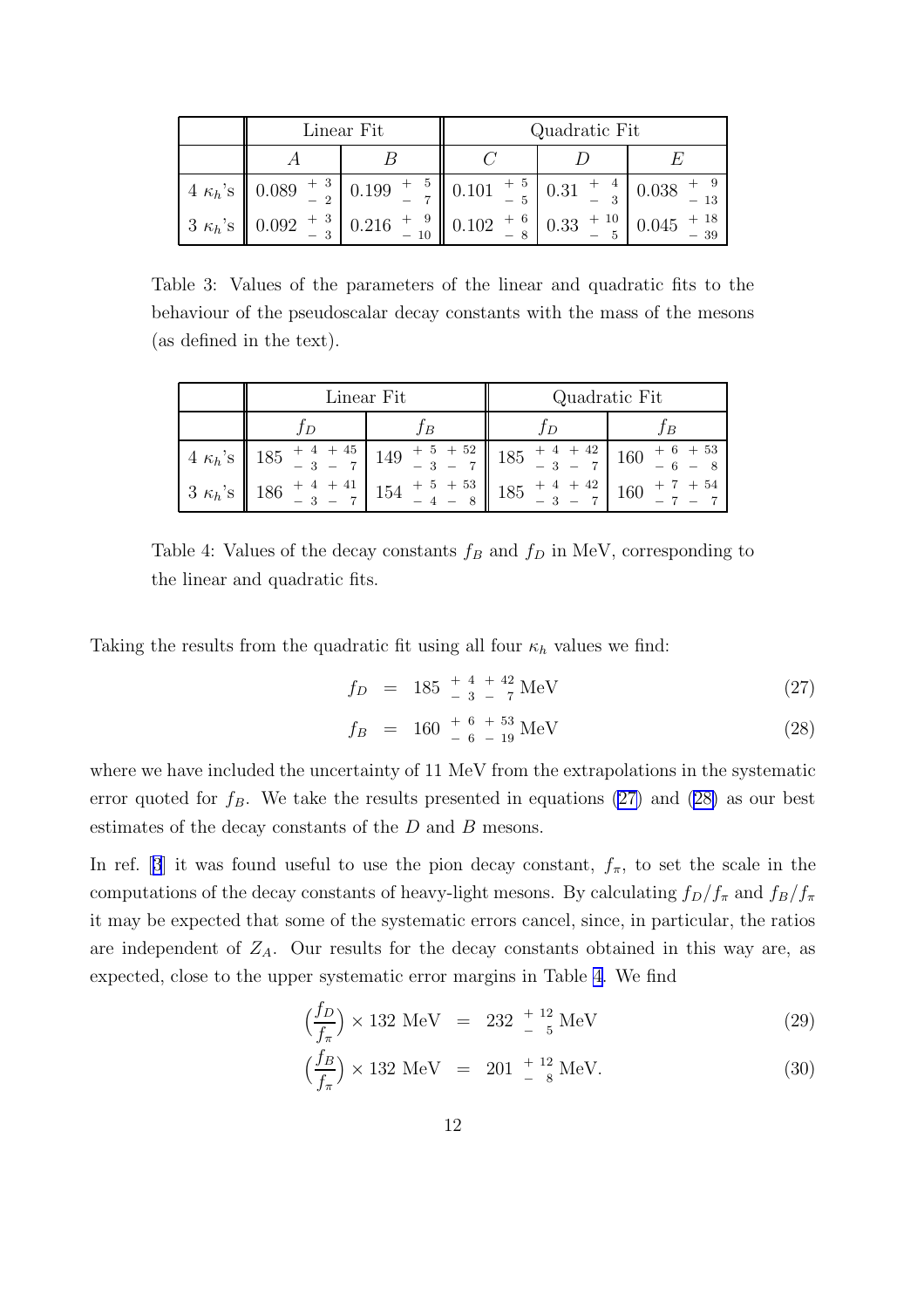<span id="page-13-0"></span>

Figure 2: The data for  $\hat{\Phi}(M_P)$  plotted against the inverse meson mass. The open symbols denote points with  $\kappa_l \, < \, \kappa_{\rm crit}$ , whereas full symbols denote those extrapolated to  $\kappa_{\rm crit}$ . The solid line represents the linear fit to the chirally-extrapolated points using the three heaviest meson masses, whereas the dashed curve results from a quadratic fit to all four.

Finally in this subsection, we present our results for  $f_{D_s}$  and  $f_{B_s}$ . These are obtained by interpolating the measured values of the decay constants given in Table [2](#page-9-0) to  $\kappa_l = \kappa_s$  = 0.1419  $\frac{+}{-1}$  [[15](#page-29-0)]. The extrapolations in the heavy-quark masses are done as above. We find

$$
\frac{f_{D_s}}{f_D} = 1.18 \begin{array}{c} +2 \\ -2 \end{array} \tag{31}
$$

$$
\frac{f_{B_s}}{f_B} = 1.22 \frac{+4}{-3}.
$$
\n(32)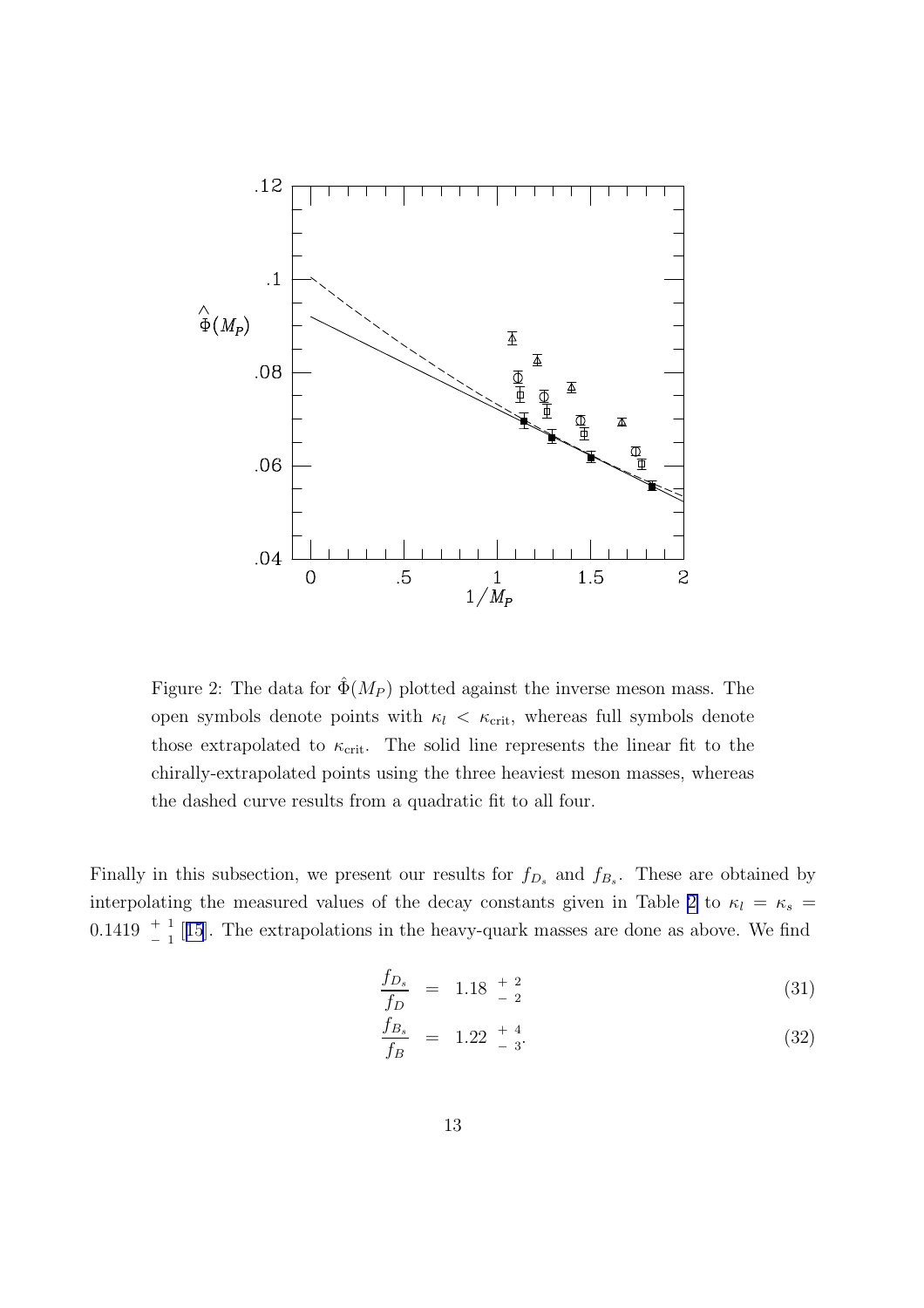In physical units we obtain

$$
f_{D_s} = 212 \frac{+4}{-4} \frac{+46}{-7} \,\text{MeV} \tag{33}
$$

$$
f_{B_s} = 194 \frac{+ 6 + 62}{- 5 - 9} \text{MeV.}
$$
 (34)

Recently the first measurement of  $f_{D_s}$  has been made by the WA75 collaboration [[27\]](#page-30-0), who found  $f_{D_s} = (232 \pm 45 \pm 20 \pm 48)$  MeV. Our result is in good agreement with the measured value, and also with previous lattice calculations using Wilson fermions [[3,](#page-29-0) [5\]](#page-29-0).

### 2.2 Decay Constants of Vector Mesons

In this subsection we present our results for the decay constants of heavy-light vector mesons. These are defined by

$$
\langle 0|V_{\mu}|V\rangle \equiv \epsilon_{\mu} \frac{M_V^2}{f_V} = Z_V \langle 0|V_{\mu}^L(0)|V\rangle, \tag{35}
$$

where  $|V\rangle$  represents a state containing a vector meson V, with mass  $M_V$ , polarisation vector  $\epsilon_{\mu}$  and decay constant  $f_V$ .  $V^L_{\mu}$  denotes the local lattice vector current, defined in eq. ([9\)](#page-3-0), with  $\Gamma = \gamma_{\mu}$ , which has to be multiplied by the renormalisation constant  $Z_V$ . The vector mass  $M_V$  is extracted from fits to the correlator

$$
C_{VV}^{SS} \equiv \sum_{j=1}^{3} \sum_{\vec{x}} \langle 0 | V_j^S(\vec{x}, t) V_j^S(0) | 0 \rangle
$$
  

$$
\rightarrow -\frac{3Z_{V^S}^2}{2M_V} \exp(-M_V L_t/2) \cosh(M_V (L_t/2 - t)), \qquad (36)
$$

where  $V_j^S$  is the j<sup>th</sup> spatial component of the smeared vector operator and  $Z_{V^S}$  is defined through

$$
\langle 0|V_j^S(0)|V\rangle = \epsilon_j Z_{V^S}.\tag{37}
$$

Fitting timeslices  $14 \le t \le 23$ , symmetrized, we obtain the vector meson masses shown in Table [1.](#page-8-0) In order to extract the matrix element of the local vector current we fit the ratio

$$
\frac{C_{VV}^{LS}(t)}{C_{VV}^{SS}(t)} \longrightarrow -\frac{\sum_{j=1}^{3} \langle 0|V_j^L(0)|V \rangle \epsilon_j^*}{3Z_{V^S}}
$$
(38)

to a constant in the fitting interval  $15 \le t \le 23$ .

The results for  $1/f_V$  for the twelve  $\kappa_h - \kappa_l$  combinations are presented in Table [2,](#page-9-0) together with those obtained after extrapolation to the chiral limit. The chirally-extrapolated values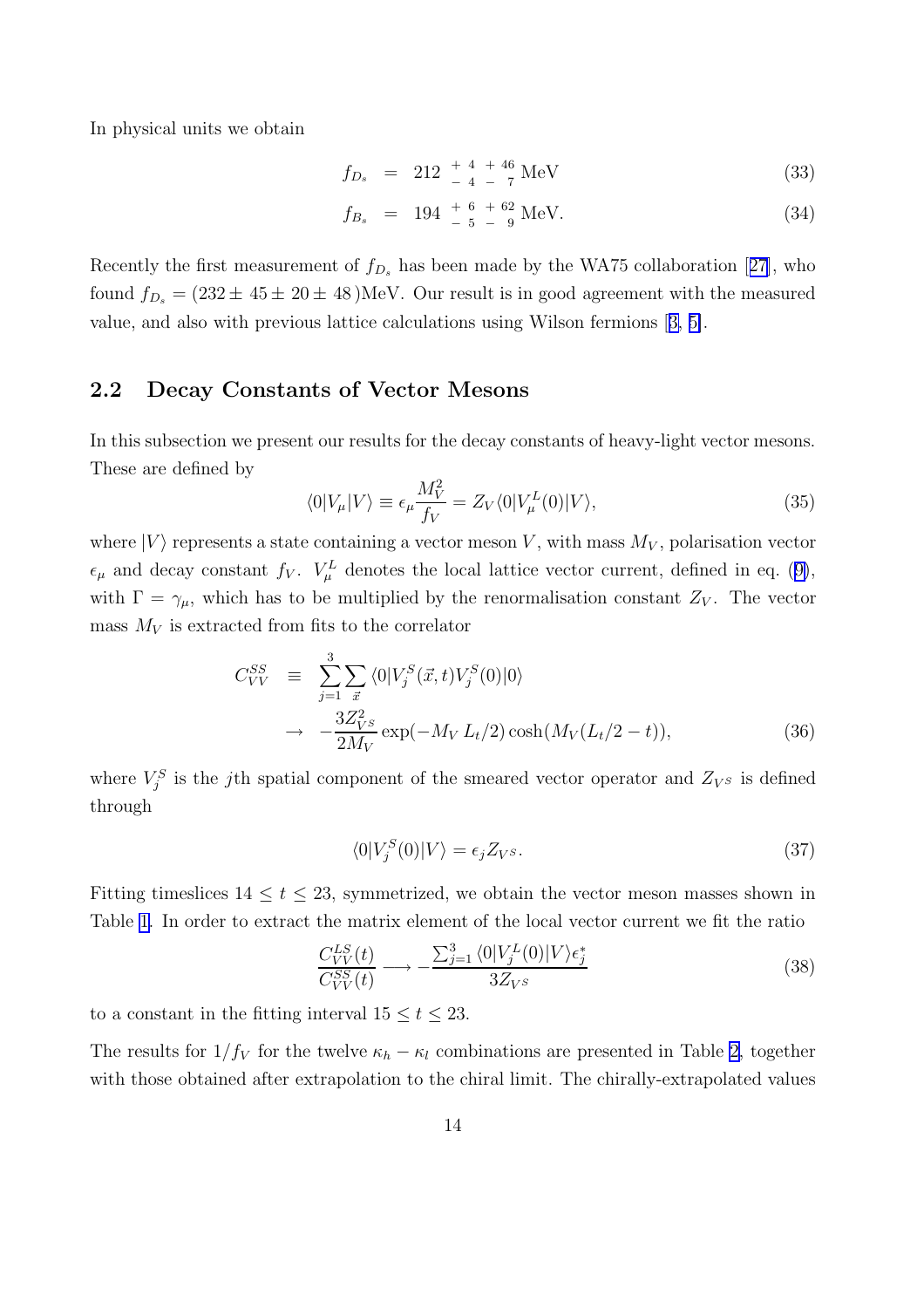|                     | Linear Fit           | Quadratic Fit |
|---------------------|----------------------|---------------|
| $\infty$            | $1.02 + 5$           | 1.09          |
| $(M_B + 3 M_B^*)/4$ | $0.93$ <sup>+</sup>  | 0.96          |
| $(M_D + 3 M_D^*)/4$ | $0.77 + \frac{2}{3}$ | 0.77          |

Table 5: The quantity  $\tilde{U}(M)$  obtained from linear and quadratic fits.

for  $f_V^{-1} Z_V^{-1}$  are now interpolated to the  $D^*$  mass using a quadratic fit to the data at all four values of  $\kappa_h$ , giving,

$$
f_{D^*}^{-1} = 0.110 \begin{array}{c} + & 5 & + & 36 \\ - & 5 & - & 5 \end{array} \tag{39}
$$

This is slightly below, but still compatible with, earlier studies (e.g. [[3\]](#page-29-0)) when the systematic error is taken into account. This result remains unaltered if a linear fit is used instead of a quadratic one.

# 2.3 A Test of the Heavy Quark Symmetry

In the heavy-quark limit, the decay constants of heavy-light pseudoscalar and vector mesons are related by [\[28\]](#page-30-0)

$$
U(M) = \frac{f_V f_P}{M} = \left(1 + \frac{8}{3} \frac{\alpha_s(M)}{4\pi} + O(1/M)\right),
$$
 (40)

where we take the heavy mass scale, M, to be the spin-averaged meson mass,  $M = (M_P +$  $3M_V)/4.$ 

In order to test the predicted behaviour of  $U(M)$ , we take the chirally-extrapolated values for both the pseudoscalar and vector decay constants, and fit

$$
\tilde{U}(M) \equiv U(M) / \left\{ 1 + \frac{8}{3} \frac{\alpha_s(M)}{4\pi} \right\} \tag{41}
$$

to either a linear or quadratic function of  $1/M$ . The data together with the fits are shown in Fig. [3,](#page-16-0) and we display our results in Table 5. The perturbative values of  $Z_A$  and  $Z_V$  are used.

The fact that  $\tilde{U}(\infty)$  is around one in Table 5 provides support for our parametrisations, in eqs. ([24](#page-11-0)) and [\(25\)](#page-11-0), of the non-scaling behaviour of the decay constants for finite heavy-quark masses.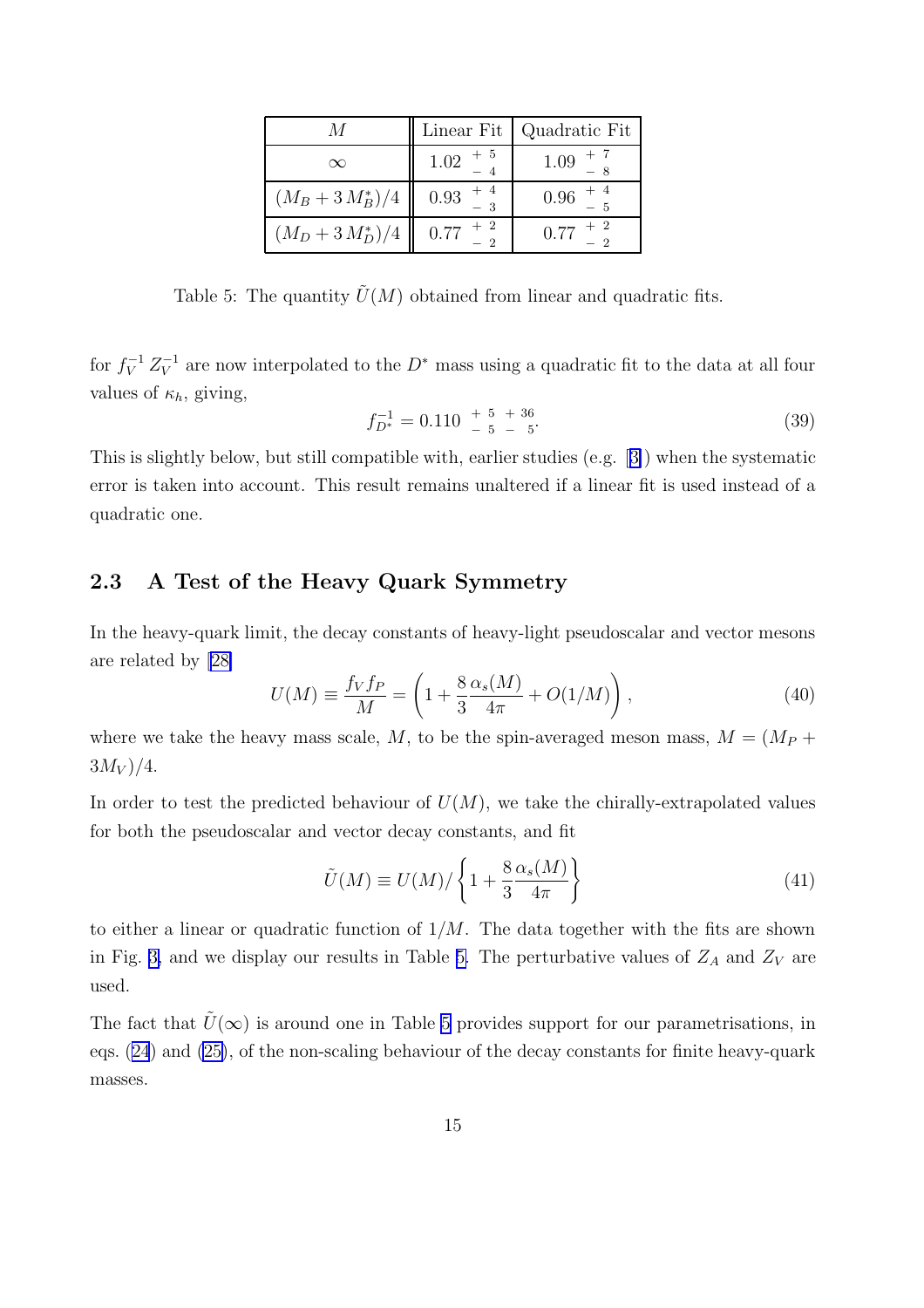<span id="page-16-0"></span>

Figure 3: The quantity  $\tilde{U}(M)$  plotted against the inverse spin-averaged mass. Linear and quadratic fits are represented by the solid and dashed curves, respectively. Also shown are the statistical errors of the extrapolation to the infinite mass limit.

# 3 Decay Constants from the Simulation at  $\beta = 6.0$

In this section we describe the results of a computation of the decay constants using the SW fermion action at  $\beta = 6.0$  on a  $16^3 \times 48$  lattice. These results were obtained using 36 configurations, with light-quark masses corresponding to  $\kappa_l = 0.1432, 0.1440$  and 0.1445. The corresponding light-light pseudoscalar and vector meson masses, and pseudoscalar decay constants, all in lattice units, are presented in Table [6](#page-17-0). The values of the hopping parameter corresponding to the chiral limit and the strange quark mass are  $\kappa_{\text{crit}} = 0.14556 \begin{pmatrix} + & 6 \\ - & 6 \end{pmatrix}$  and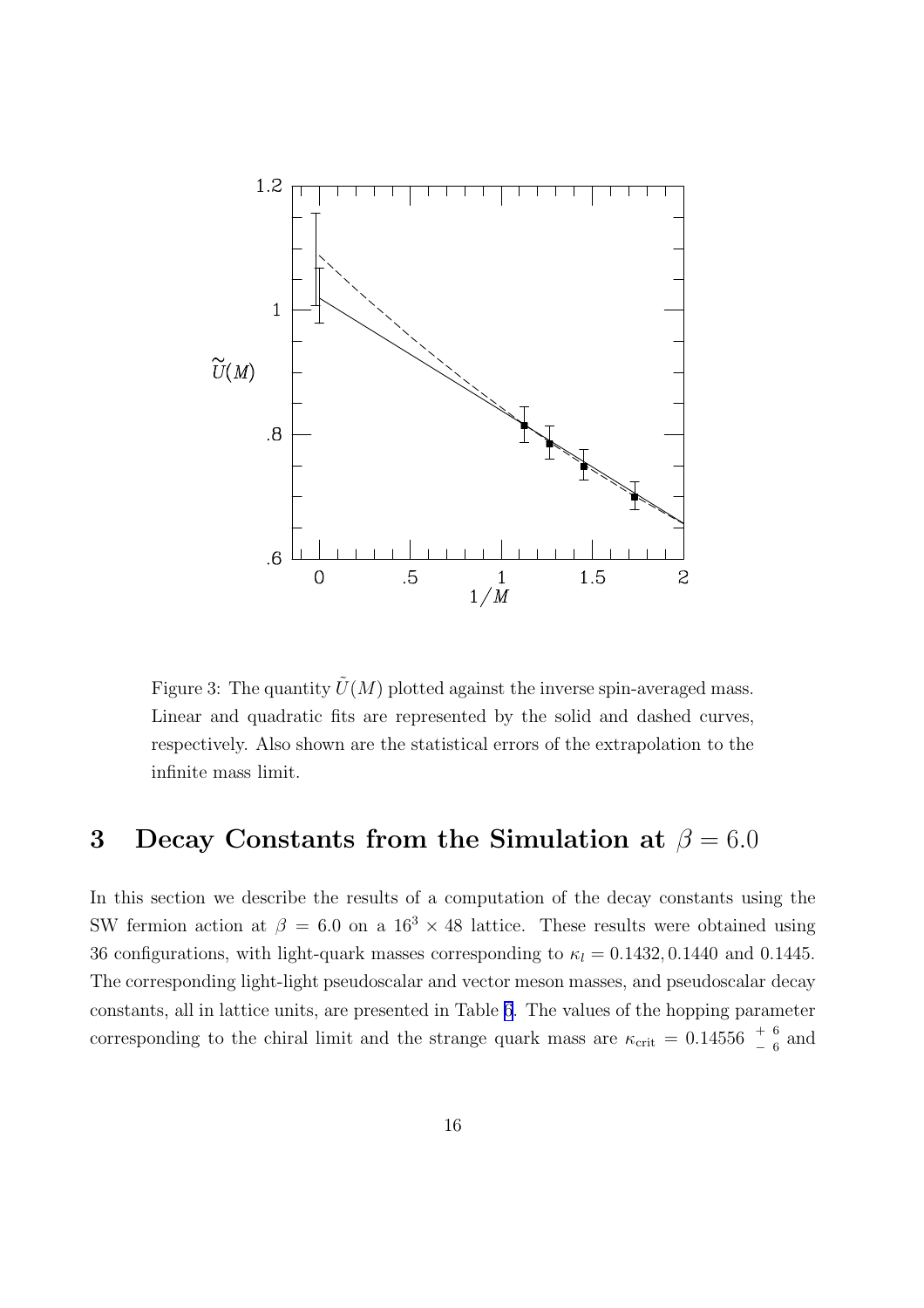<span id="page-17-0"></span>

| $\kappa_l$                                  | $m_{\pi}$     | m <sub>o</sub>                 | $f_{\pi}/Z_A$ |
|---------------------------------------------|---------------|--------------------------------|---------------|
| 0.1432                                      | 4<br>0.386    | $\overline{2}$<br>0.51         | 0.088         |
| 0.1440                                      | -6<br>0.311   | $+3$<br>0.47<br>$\overline{2}$ | 0.080         |
| 0.1445                                      | $+5$<br>0.257 | 6<br>0.43<br>3                 | 0.075         |
| $+ 6$<br>$\kappa_{\rm crit} = 0.14556$<br>6 |               | 5<br>$+$<br>0.38               | 0.065         |

Table 6: Masses of light-light pseudoscalar and vector mesons, and the pseudoscalar decay constants at  $\beta = 6.0$ .

 $\kappa_s = 0.1437 \begin{array}{c} + & 4 \\ - & 5 \end{array}$  respectively. Using the mass of the  $\rho$  meson to determine the value of the lattice spacing, we find  $a^{-1} = 2.0$   $+ \frac{3}{2}$  $\frac{1}{2}$ <sup>+</sup> <sup>3</sup><sub>-</sub> 2</sub> GeV, whilst using  $f_{\pi}$  we find  $a^{-1} = 2.1$   $\frac{1}{2}$   $\frac{2}{1}$  $\frac{4}{1}$  GeV. These two results are compatible, and below we will use the value

$$
a^{-1} = 2.0 \begin{array}{c} +3 \\ -2 \end{array} \text{GeV} \tag{42}
$$

to convert the results from lattice to physical units.

We have computed the heavy-light correlation functions as series in  $\kappa_h$  (the hopping-parameter expansion [[29](#page-30-0)]), thus enabling us to obtain the decay constants at any value of the mass of the heavy quark, without explicitly computing the heavy-quark propagators. The decay con-stants are obtained by fitting to eq. ([19\)](#page-7-0) and eq. ([20](#page-7-0)), over the range  $12 \le t \le 18$  for both fits. We employ the Jacobi smearing algorithm with  $N = 50$ , corresponding to a smearing radius of  $r = 4.2$ .

In an attempt to improve our understanding of the discretisation errors, we have also computed the decay constants for the Wilson action at one value of the light-quark mass, using a subset of 16 of the 36 configurations. The comparison of the results for the two actions is presented in Subsection [3.2](#page-18-0).

#### 3.1 Pseudoscalar Decay Constants

In Fig. [4](#page-19-0) we plot the chirally-extrapolated values of  $\hat{\Phi}(M_P)$  as a function of  $1/M_P$ , for 11 values of the heavy-quark mass. We fit the points corresponding to the five lightest meson masses (for which  $m_Q = 1/2(1/\kappa_h - 1/\kappa_{\rm crit}) < 0.7$ , as was the case at  $\beta = 6.2$ ) to eq. ([25\)](#page-11-0),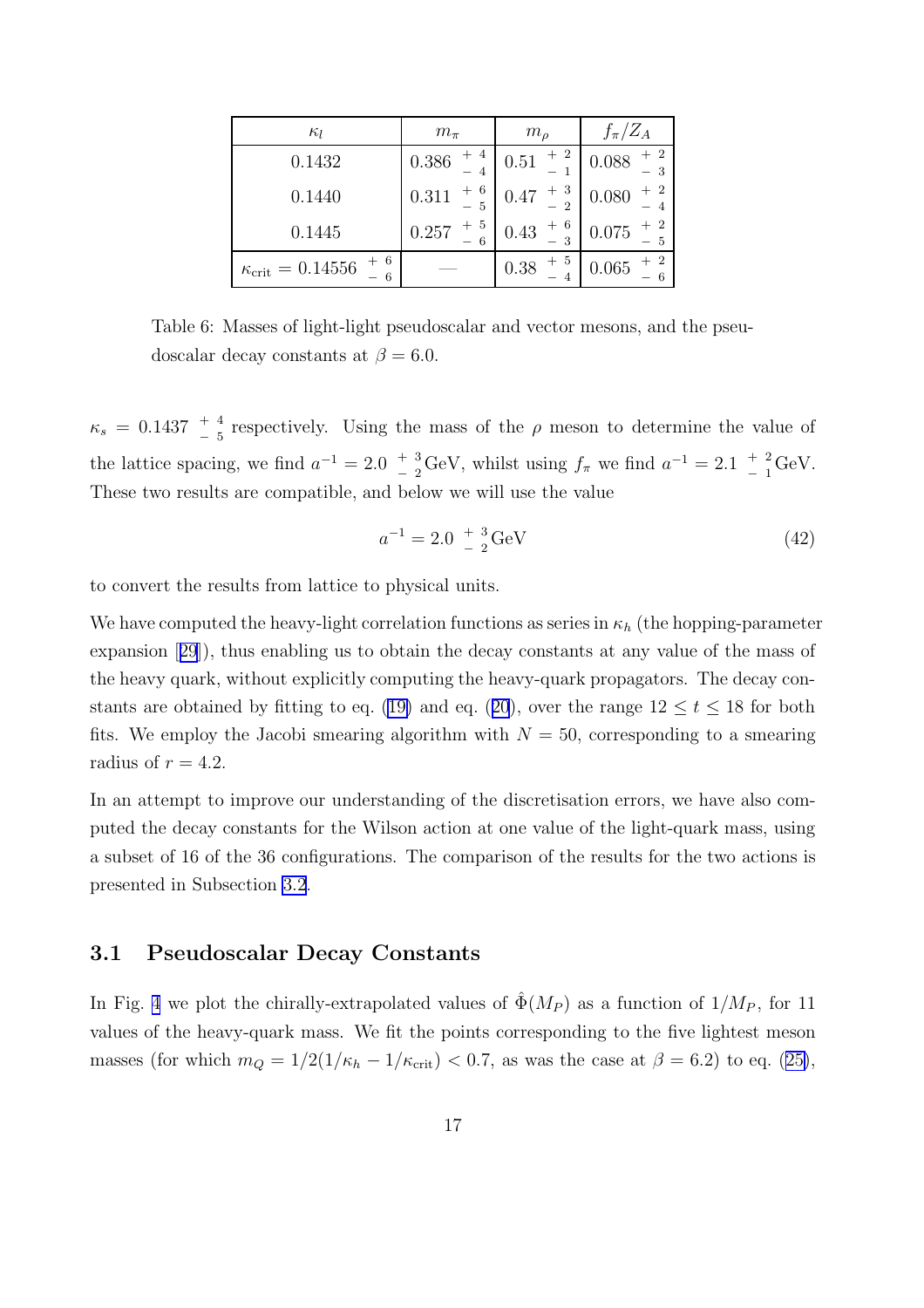<span id="page-18-0"></span>and this is shown as the solid curve in the figure. For the coefficients of the fit we find:

$$
C = 0.18 \begin{array}{c} +3 \\ -3 \end{array}; \qquad D = 0.45 \begin{array}{c} +13 \\ -5 \end{array}; \qquad E = 0.08 \begin{array}{c} +4 \\ -9 \end{array} \tag{43}
$$

In physical units we obtain

$$
Ca^{-3/2} = 0.50 + \frac{9}{9} + \frac{12}{7} \text{ GeV}^{3/2}
$$
  
\n
$$
Da^{-1} = 0.91 + \frac{21}{26} + \frac{14}{9} \text{ GeV}
$$
  
\n
$$
Ea^{-2} = 0.32 + \frac{16}{36} + \frac{10}{6} \text{ GeV}^2
$$
 (44)

in good agreement with the results at  $\beta = 6.2$ , quoted in eq. ([26\)](#page-11-0). It should be noted that the inclusion of all 11 data points makes no significant difference to the fit.

The values for the decay constants in physical units are:

$$
f_D = 199 \, \frac{+ \, 14}{- \, 15 \, - \, 19} \, \text{MeV} \tag{45}
$$

$$
f_B = 176 \, \frac{+ \, 25 \, + \, 33}{- \, 24 \, - \, 15} \, \text{MeV} \tag{46}
$$

$$
\frac{f_{D_s}}{f_D} = 1.13 \frac{+}{5} \tag{47}
$$

$$
\frac{f_{B_s}}{f_B} = 1.17 \begin{array}{c} +12 \\ -12 \end{array} . \tag{48}
$$

All these numbers are in good agreement with the corresponding results from the simulation at  $\beta = 6.2$ . Finally, for the ratios  $f_D/f_\pi$  and  $f_B/f_\pi$  we obtain

$$
\left(\frac{f_D}{f_\pi}\right) \times 132 \text{ MeV} = 211 \, ^{+ 26}_{- 11} \text{ MeV} \tag{49}
$$

$$
\left(\frac{f_B}{f_\pi}\right) \times 132 \text{ MeV} = 186 \, ^{+\, 35}_{-\, 21} \text{ MeV.} \tag{50}
$$

## 3.2 Comparison of Results Using Wilson and SW Actions

For 16 of the configurations, we have computed the decay constants for the Wilson fermion action, again using the hopping-parameter expansion. We compute light-quark propagators at a single value of the hopping parameter,  $\kappa_l^W = 0.155$ , corresponding to a pseudoscalarmeson mass of  $0.30 \begin{array}{c} +1 \\ -1 \end{array}$ . This was chosen to match the SW pseudoscalar-meson mass of 0.31  $+$  2 obtained at  $\kappa_l^{\text{SW}} = 0.144$  on the same set of configurations.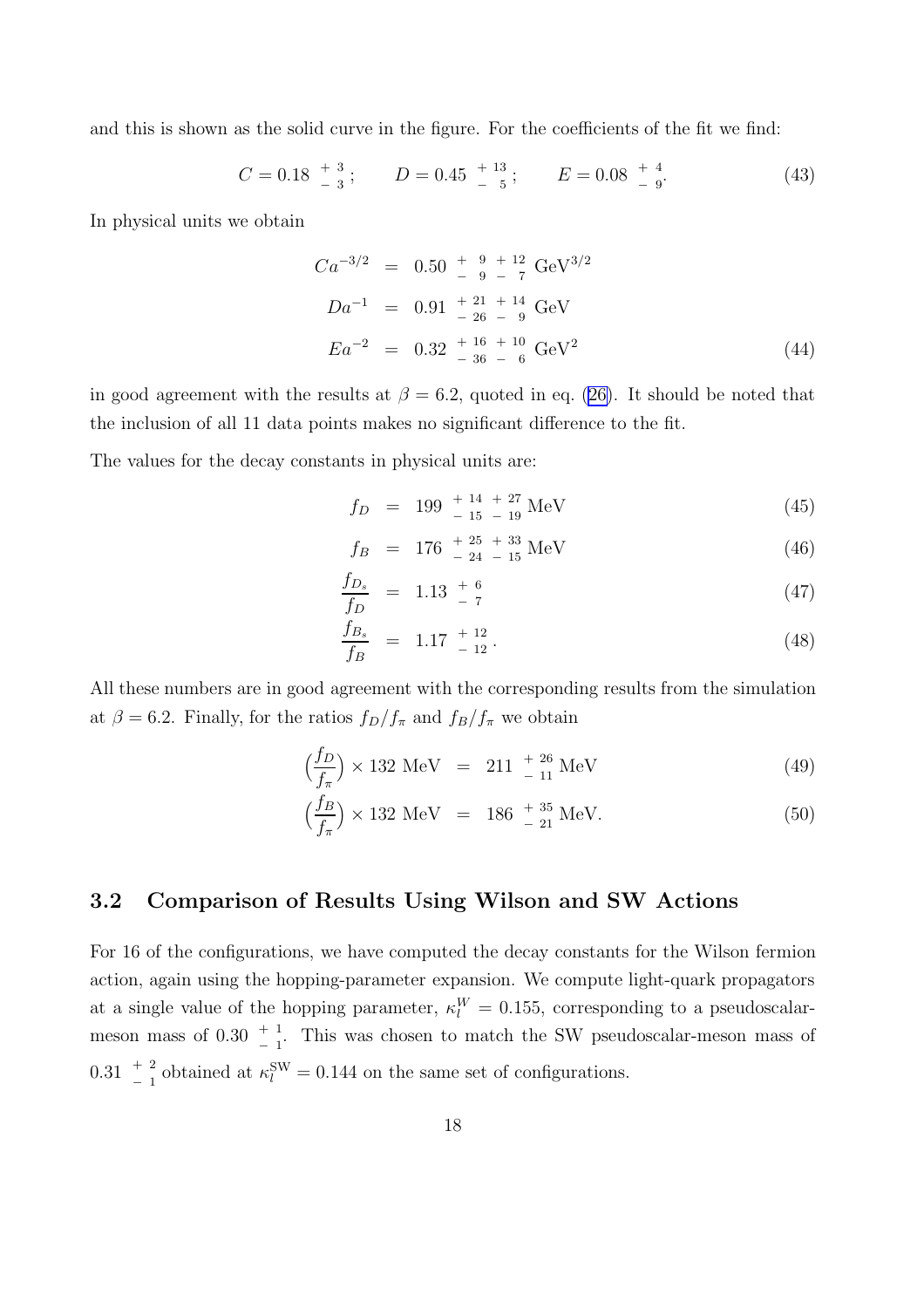<span id="page-19-0"></span>

Figure 4: The chirally-extrapolated data for  $\hat{\Phi}(M_P)$  at  $\beta = 6.0$  plotted against the inverse meson mass. The solid curve represents a quadratic fit to the points denoted by circles. Points represented by diamonds are not included in the fit. The dashed curves are the 68% confidence bounds on the fit.

In Fig. [5](#page-20-0) we plot  $f_P\sqrt{M_P}$  as a function of  $1/M_P$ . Using the conventional normalisation of  $\sqrt{2\kappa}$  for the quark fields, we see a clear divergence between the results for the two actions for  $m_Q$   $>$  0.7; the Wilson results turn over and decrease. However, we note that uncorrelated  $\chi^2$  fits of the Wilson points, at the lightest few meson masses, to eqs. [\(24\)](#page-11-0) and ([25\)](#page-11-0) would yield coefficients of the  $1/M_P$  term broadly consistent with previous Wilson analyses.

The figure also shows the results obtained with the Wilson action, but using the normalisation  $\sqrt{1-6\tilde{\kappa}}$  for the quark fields [[5](#page-29-0), [19,](#page-30-0) [30](#page-30-0)], where  $\tilde{\kappa} = u_0 \kappa$  and  $u_0 = 1/(8\kappa_{\rm crit})$ . It has been suggested that this normalisation may absorb some of the discretisation errors [\[19\]](#page-30-0),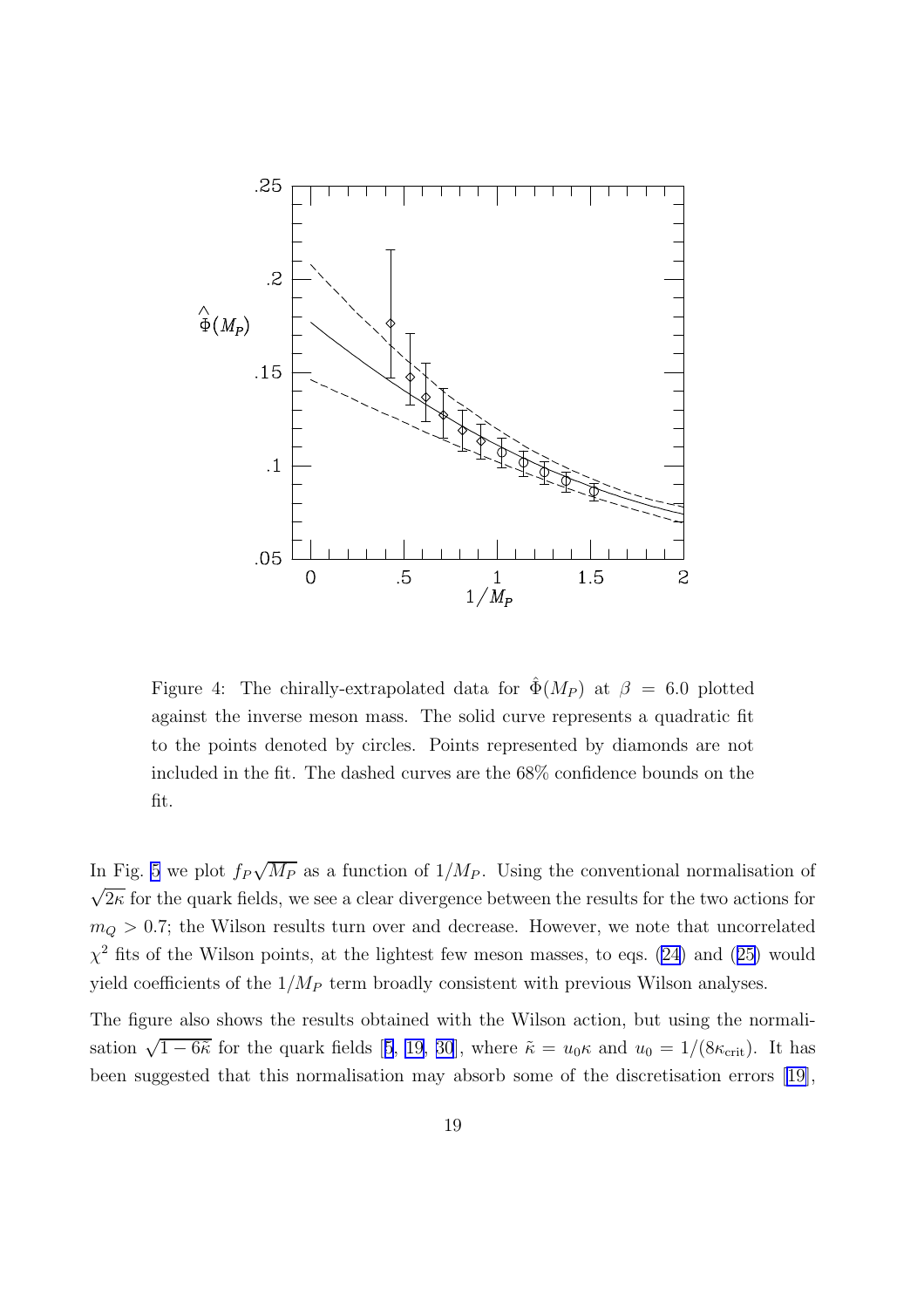<span id="page-20-0"></span>

Figure 5:  $f_P\sqrt{M_P}$  for both the Wilson and SW actions. Diamonds denote points obtained with the Wilson action in the conventional normalisation,  $\sqrt{2\kappa}$ , whereas squares denote points normalised by  $\sqrt{1-6\tilde{\kappa}}$ . Results using the SW action are represented by circles. The solid curves are quadratic fits in  $1/M_P$  to  $f_P\sqrt{M_P}$  for the Wilson action, with fields normalized by  $\sqrt{1-6\tilde{\kappa}}$ , and for the SW action. The dashed curve is to guide the eye.

and indeed the corresponding results agree remarkably with those obtained using the SW action. This agreement provides considerable motivation for a theoretical study to investigate whether there is any formal connection between the ansatz above and the improvement programme initiated by Symanzik [\[31\]](#page-30-0).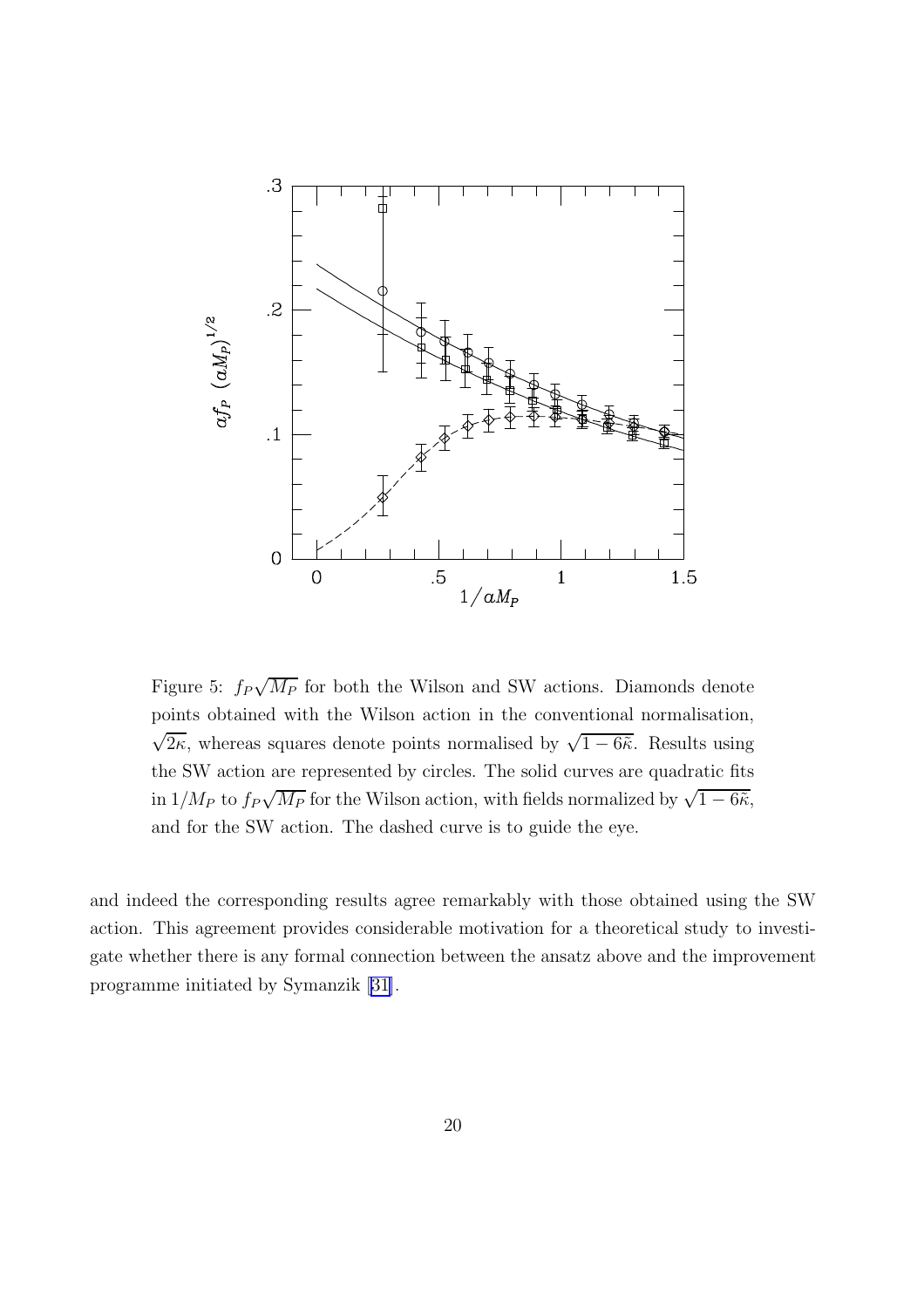# 4  $f_B$  in the Static Limit

An alternative and complementary approach to heavy-quark physics using lattice QCD was proposed by Eichten [[16](#page-29-0)]. This technique is based on an expansion of the heavy-quark propagator in inverse powers of the quark mass. In practice, one keeps just the leading term, given by (at zero velocity)

$$
S_Q(\vec{x}, t; \vec{0}, 0) = \left\{ \theta(t)e^{-m_Q t} \frac{1+\gamma^4}{2} + \theta(-t)e^{m_Q t} \frac{1-\gamma^4}{2} \right\} \delta^{(3)}(\vec{x}) \mathcal{P}_{\vec{0}}(t, 0), \tag{51}
$$

where  $P_{\vec{0}}(t,0)$  is the product of links from  $(\vec{0},t)$  to the origin, for example for  $t > 0$ ,

$$
\mathcal{P}_{\vec{0}}(t,0) = U_4^{\dagger}(\vec{0},t-1)U_4^{\dagger}(\vec{0},t-2)\cdots U_4^{\dagger}(\vec{0},0). \tag{52}
$$

At sufficiently large times

$$
\sum_{\vec{x}} \langle A_4(\vec{x}, t) A_4^\dagger(0) \rangle \to \frac{f_P^2 M_P}{2} e^{-M_P t}, \tag{53}
$$

where  $A_\mu$  is the improved axial current of eq. ([10](#page-3-0)) with  $\Gamma = \gamma_\mu \gamma_5$ . Since the only dependence on  $m_Q$  in eq. (53) arises through the exponential factor in eq. (51), we deduce the scaling law that  $f_P\sqrt{M_P}$  is independent of the heavy-quark mass. Matching the result from the Heavy Quark Effective Theory with that in the full theory introduces the logarithmic corrections in eq. ([21](#page-10-0)). The full scaling law is of the form

$$
f_P \sqrt{M_P} = \text{const.} \left[ (\alpha_s(M_P))^{-2/\beta_0} (1 + O(\alpha_s)) + O(1/M_P) \right]. \tag{54}
$$

The objective of lattice computations is to determine the constant. We refer to the value of  $f_B$  obtained using eq. (54), but dropping the  $O(1/M_B)$  corrections, as  $f_B^{\text{stat}}$ .

We compute the two correlation functions,  $C^{SS}$  and  $C^{LS}$ , defined by<sup>2</sup>

$$
C^{SS}(t) = \sum_{\vec{x}} \langle 0 | A_4^S(\vec{x}, t) A_4^{\dagger S}(\vec{0}, 0) | 0 \rangle \to (Z^S)^2 e^{-\Delta E t}
$$
(55)

$$
C^{LS}(t) = \sum_{\vec{x}} \langle 0 | A_4^L(\vec{x}, t) A_4^{\dagger S}(\vec{0}, 0) | 0 \rangle \to Z^L Z^S e^{-\Delta E t}, \tag{56}
$$

where  $\Delta E$  is the (unphysical) difference between the mass of the meson and the bare mass of the heavy quark. The matrix element of the local operator  $A_4^L$  is obtained from the two correlation functions  $C^{SS}$  and  $C^{LS}$  as follows. By fitting  $C^{SS}(t)$  to the functional form given in eq. (55) we obtain  $Z_s$  (and  $\Delta E$ ). At sufficiently large times the ratio  $C^{LS}(t)/C^{SS}(t) \rightarrow$  $Z^L/Z^S$ , so that  $Z^L$  can be determined.

<sup>&</sup>lt;sup>2</sup>In principle the behaviour of the correlation functions in eqs. (55) and (56) is given by a cosh (as in eq. [\(19](#page-7-0))), however the contribution of the backward-propagating meson is negligible in the time intervals we will be considering.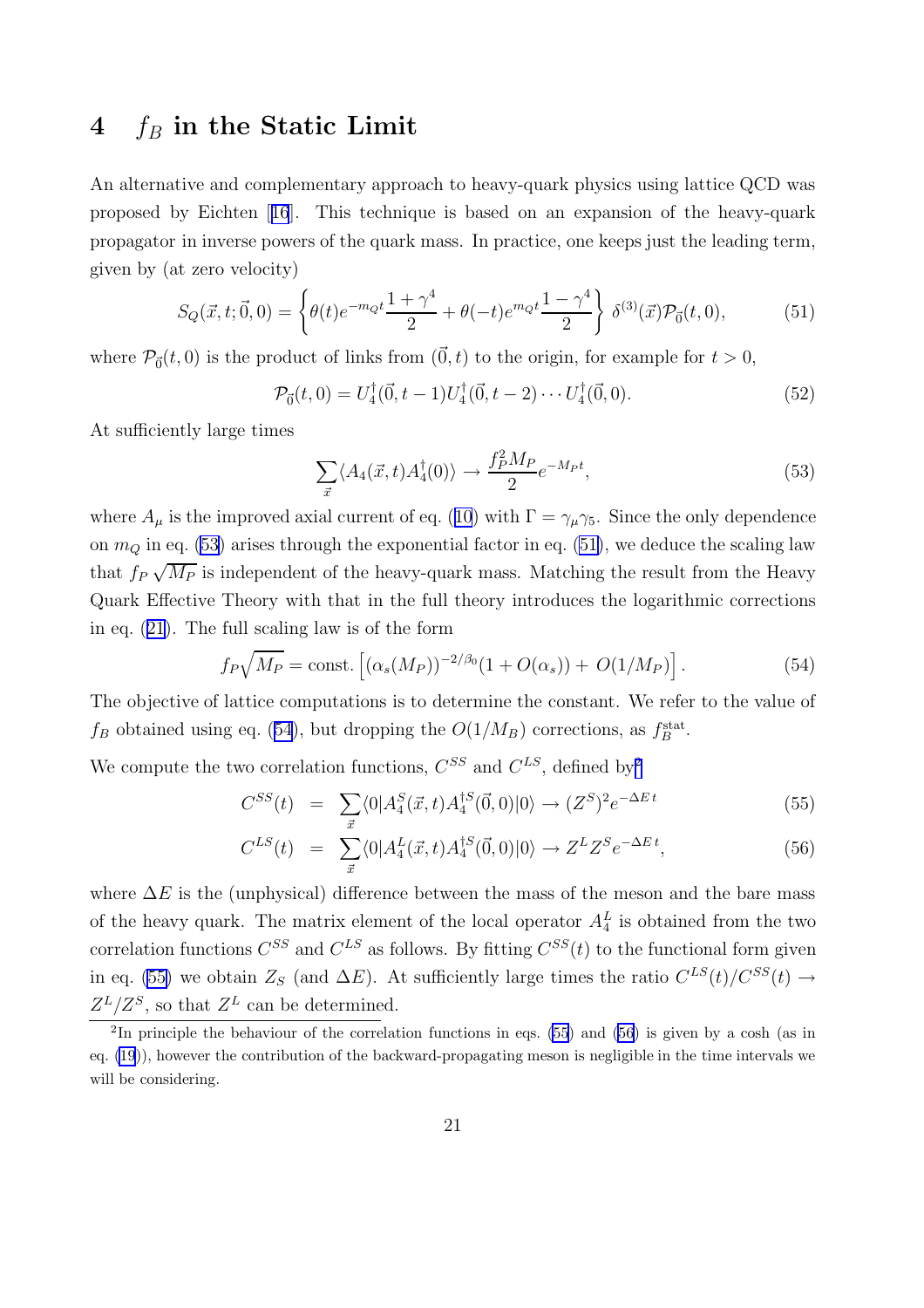| $\kappa_l$ | $\Delta E$ | $(Z^S)^2$ | $Z^L/Z^S$                                                                                                                       |  |  |
|------------|------------|-----------|---------------------------------------------------------------------------------------------------------------------------------|--|--|
|            |            |           | $\parallel N = 140 \parallel N = 110 \parallel N = 140 \parallel N = 110 \parallel N = 140 \parallel N = 110 \parallel N = 140$ |  |  |
|            |            |           |                                                                                                                                 |  |  |
|            |            |           |                                                                                                                                 |  |  |
|            |            |           |                                                                                                                                 |  |  |

Table 7: Values of  $\Delta E$ ,  $(Z^{S})^2$ ,  $Z^{L}/Z^{S}$  and  $Z^{L}$  at the three value of  $\kappa_l$ .  $\Delta E$ is obtained from the fit to  $C^{SS}(t)$ .

## 4.1 Results at  $\beta = 6.2$

We now report on a computation of  $f_B^{\text{stat}}$  at  $\beta = 6.2$ . The results presented here were obtained using a subset of 20 of the 60 configurations discussed in Section [2,](#page-5-0) at the three values of the light-quark mass. The values of  $f_B^{\text{stat}}$  and  $f_{B_s}^{\text{stat}}$  were determined by extrapolating the results to  $\kappa_{\rm crit}$  and  $\kappa_s$  respectively.

In view of the difficulty in isolating the ground state in correlation functions using the static effective theory, we have compared results obtained with different numbers of iterations of the Jacobi smearing algorithm [[33](#page-30-0)]. For N less than about 80 the plateaus do not start until at least  $t = 7$ . In this paper we present our results obtained with  $N = 110$  and  $N = 140$ , corresponding to  $r = 5.9$  and 6.4 respectively, where plateaus begin as early as  $t = 4$  and hence statistical errors are smaller.

In Fig. [6\(](#page-23-0)a) we show the effective masses obtained from  $C^{SS}(t)$ , and in Fig. 6(b) the ratio  $C^{LS}(t)/C^{SS}(t)$ , both at  $\kappa_l = 0.14226$  and  $N = 140$ . Excellent plateaus are obtained, giving us confidence that the ground state has indeed been isolated. In Table 7 we present the results for  $\Delta E$ ,  $(Z^S)^2$ ,  $Z^L/Z^S$  and  $Z^L$  at all three values of  $\kappa_l$ , from fits over the range  $5 \le t \le 11$ , without symmetrization in Euclidean time.  $\Delta E$  is obtained from the fit to  $C^{SS}(t)$  for  $N = 140$ ; consistent values are obtained for  $N = 110$ .

Extrapolating the results for  $Z^L$  in Table 7 to the chiral limit and to the mass of the strange quark we find:

$$
Z^{L} = 0.124 \begin{array}{c} +8 \\ -7 \end{array} \text{ at } \kappa_{l} = \kappa_{\text{crit}} \tag{57}
$$

$$
Z^{L} = 0.140 \t{+} \t{7}{6} \t at \t \kappa_{l} = \kappa_{s}
$$
 (58)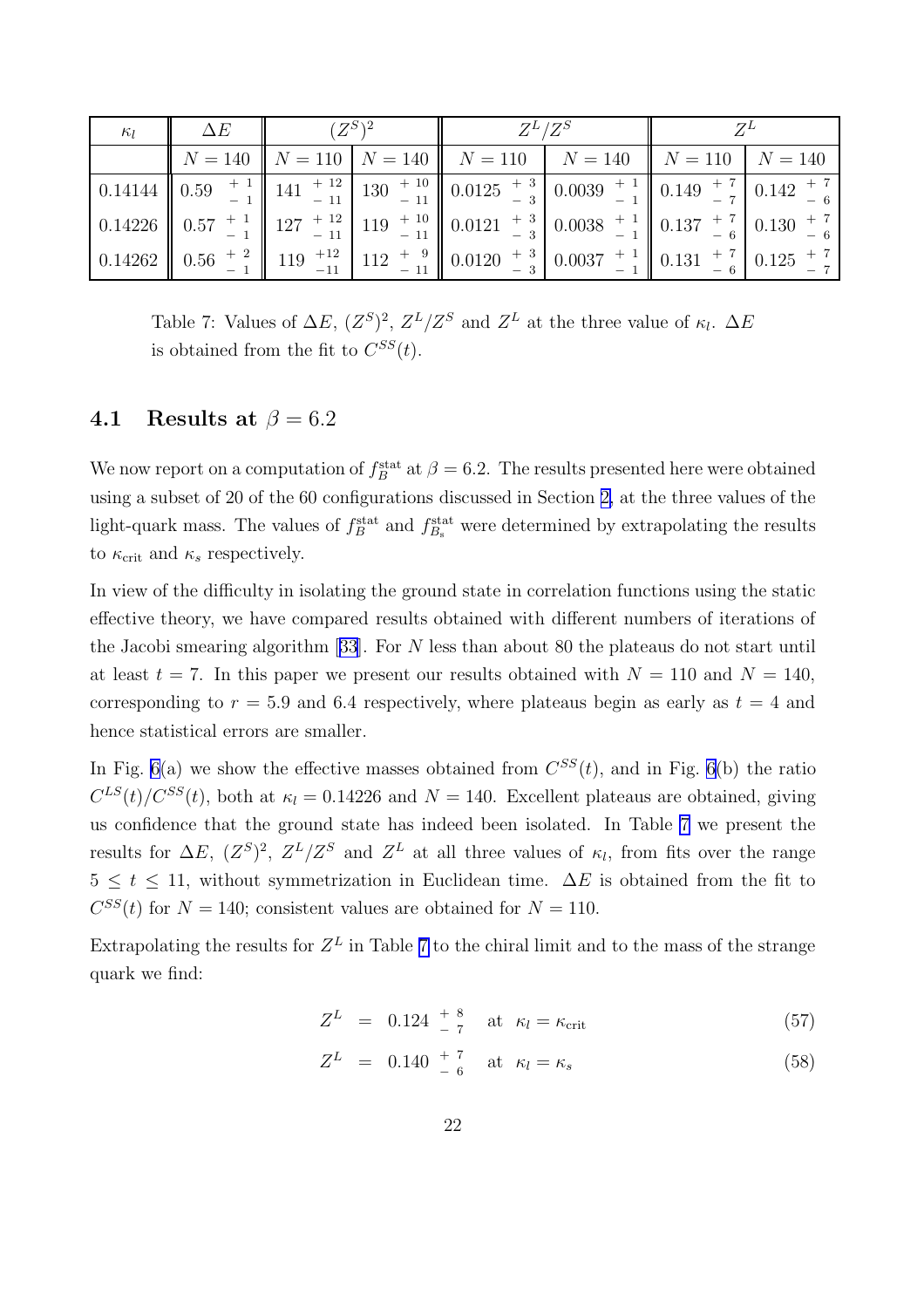<span id="page-23-0"></span>

Figure 6: (a) The effective mass obtained from  $C^{SS}(t)$ , and (b) the ratio  $C^{LS}(t)/C^{SS}(t)$  at  $\beta = 6.2$ ,  $\kappa_l = 0.14226$  and  $N = 140$ . The solid lines represent fits from  $5 \le t \le 11$ .

when obtained using smeared interpolating operators with  $N = 110$  and

 $Z^{L} = 0.117 \frac{+7}{-7}$  at  $\kappa_{l} = \kappa_{\rm crit}$  (59)

$$
Z^{L} = 0.134 \tfrac{+7}{-6} \t \text{at} \t \kappa_{l} = \kappa_{s} \t (60)
$$

when using interpolating operators with  $N = 140$ .

When matching the static lattice theory to the full theory at a scale  $m_b$ , the factor required is [[35](#page-31-0)]:

$$
Z_A^{\text{stat}} = \mathcal{Z}_A \left( 1 + \frac{\alpha_s(a^{-1})}{3\pi} \left[ \frac{3}{2} \log a^2 m_b^2 - 2 \right] \right). \tag{61}
$$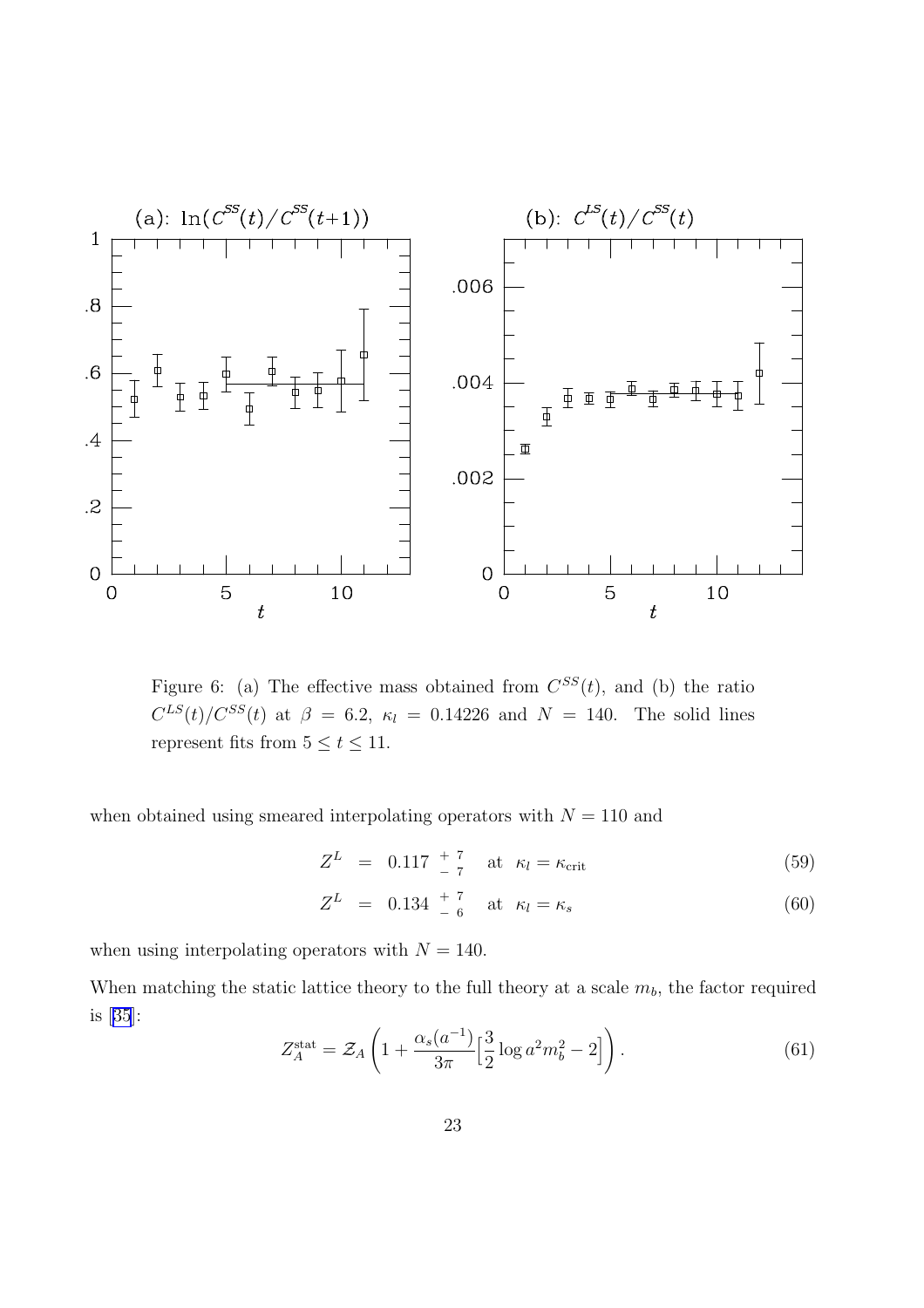<span id="page-24-0"></span> $\mathcal{Z}_A$ , relating the axial current in the static lattice theory to the static continuum one, has been calculated in perturbation theory for the SW action [[34](#page-31-0), [17](#page-30-0)]:

$$
\mathcal{Z}_A = 1 - 0.127 \, g^2 \simeq 0.79. \tag{62}
$$

The value of 0.79 on the right hand side of eq. (62) was estimated using the boosted coupling at  $\beta = 6.2$ . For the remaining factor in eq. ([61\)](#page-23-0), we take  $m_b = 5 \,\text{GeV}, \alpha_s$  given by eq. [\(23\)](#page-11-0) with  $n_f = 0$ , and  $\Lambda_{\text{QCD}} = 200 \,\text{MeV}$ , yielding a number close to one (note that this is insensitive to small changes in  $m_b$ ). Thus  $Z_A^{\text{stat}} = 0.79$  also. We find

$$
f_B^{\text{stat}} = 266 \, \frac{+ \, 17 \, \, + \, 110}{- \, 15 \, \, - \, \, 14} \left( \frac{Z_A^{\text{stat}}}{0.79} \right) \, \text{MeV} \tag{63}
$$

$$
f_{B_8}^{\text{stat}} = 300 \, \frac{+ \, 14}{- \, 13 \, - \, 16} \left( \frac{Z_A^{\text{stat}}}{0.79} \right) \text{MeV},\tag{64}
$$

when using the interpolating operators with  $N = 110$ , and

$$
f_B^{\text{stat}} = 253 \frac{+ 16}{- 15} \frac{+ 105}{- 14} \left( \frac{Z_A^{\text{stat}}}{0.79} \right) \text{MeV}
$$
 (65)

$$
f_{B_s}^{\text{stat}} = 287 \, \frac{+ \, 14}{- \, 13 \, - \, 15} \left( \frac{Z_A^{\text{stat}}}{0.79} \right) \text{MeV} \tag{66}
$$

when using those with  $N = 140$ . The systematic errors quoted arise from the uncertainty in the scale. We take the results in equations (65) and (66) as our best values, and these give for the ratio:

$$
\frac{f_{B_s}^{\text{stat}}}{f_B^{\text{stat}}} = 1.14 \begin{array}{c} +4\\ -3 \end{array} \tag{67}
$$

## 4.2 Results at  $\beta = 6.0$

We have performed a similar analysis on the 36 configurations at  $\beta = 6.0$ , using Jacobi smearing with  $N = 50$  and 150, corresponding to  $r = 4.2$  and 6.2 respectively. The results obtained using the two smearing radii are consistent, and our best results are those at  $N = 50$ for which  $Z_L = 0.211 \frac{+}{7}$ , yielding

$$
f_B^{\text{stat}} = 286 \, \frac{+}{-10} \, \frac{8 + 67}{-12} \left( \frac{Z_A^{\text{stat}}}{0.78} \right) \, \text{MeV} \tag{68}
$$

$$
f_{B_s}^{\text{stat}} = 323 \, \frac{+ \, 14}{- \, 14} \, - \, 47 \left( \frac{Z_A^{\text{stat}}}{0.78} \right) \, \text{MeV}. \tag{69}
$$

$$
\frac{f_{B_s}^{\text{stat}}}{f_B^{\text{stat}}} = 1.13 \, \frac{+ \, 4}{- \, 3} \tag{70}
$$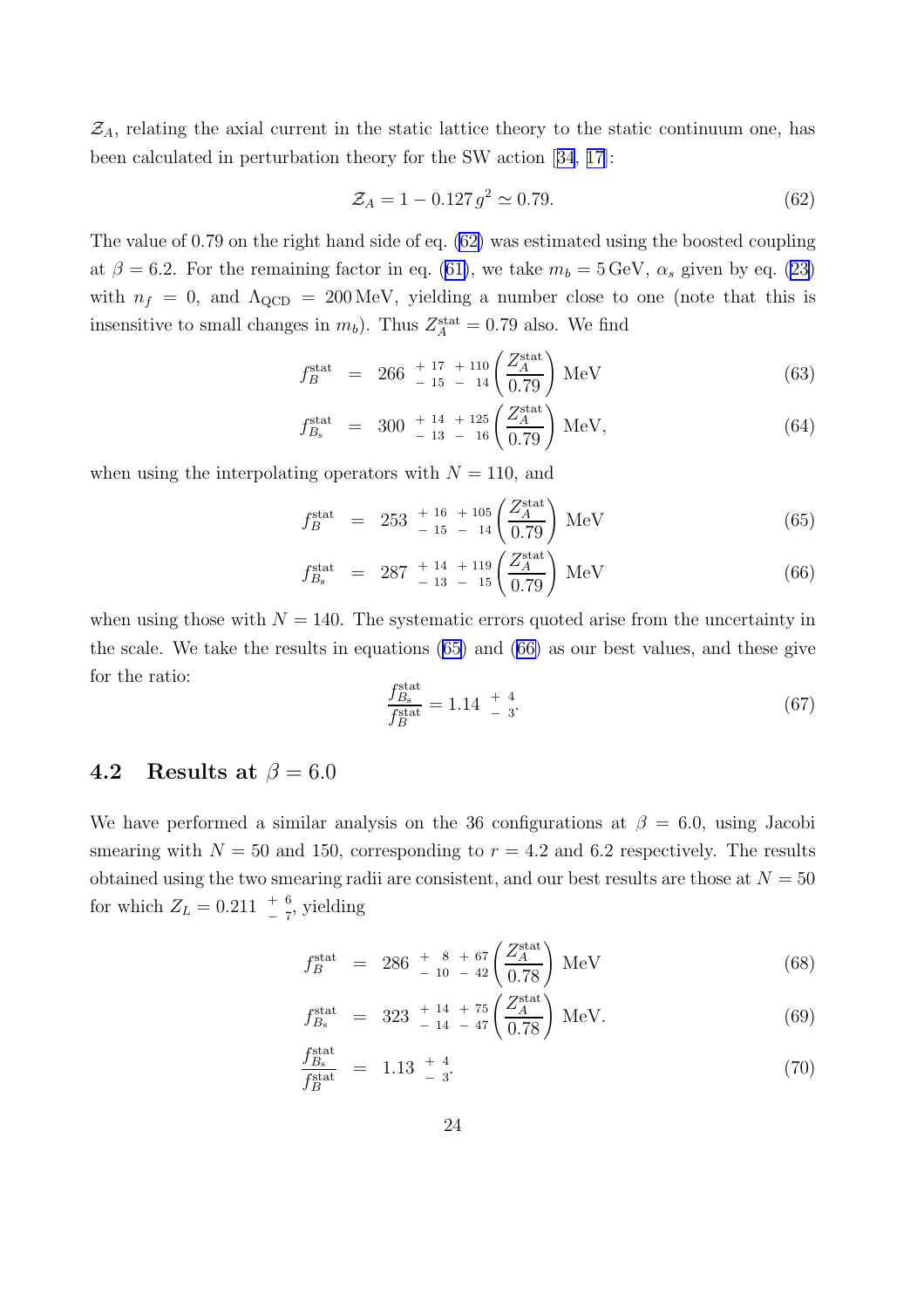<span id="page-25-0"></span>

Figure 7: (a) The ratio  $C^{SL}(t)/C^{SS}(t)$  and (b)  $C^{LS}(t)/C^{SS}(t)$  plotted against t for  $\beta = 6.0$ ,  $\kappa_l = 0.1432$ , and  $N = 50$  iterations used in the Jacobi smearing algorithm.

These results at  $\beta = 6.0$  are consistent with those at  $\beta = 6.2$  presented in eqs. [\(65\)](#page-24-0), ([66\)](#page-24-0) and [\(67\)](#page-24-0).

The results plotted in Fig. [6\(](#page-23-0)b) for the ratio  $C^{LS}(t)/C^{SS}(t)$  appear to have considerably smaller errors, and a clearer plateau, than in some recent studies [\[8,](#page-29-0) [10\]](#page-29-0), in spite of our limited statistics. We attribute this to the fact that we use the  $C^{LS}$  correlation function in which the smearing is performed at the source, rather than the  $C^{SL}$  correlation function in which the smearing is performed at the sink<sup>3</sup>. Of course, with sufficiently many configurations, the results are independent of this choice. However in the  $C^{LS}$  correlation function, the

<sup>&</sup>lt;sup>3</sup>In both refs. [[8\]](#page-29-0) and [[10\]](#page-29-0) it was in fact the  $C^{SL}$ , and not the  $C^{LS}$ , correlation function which was computed [[36\]](#page-31-0).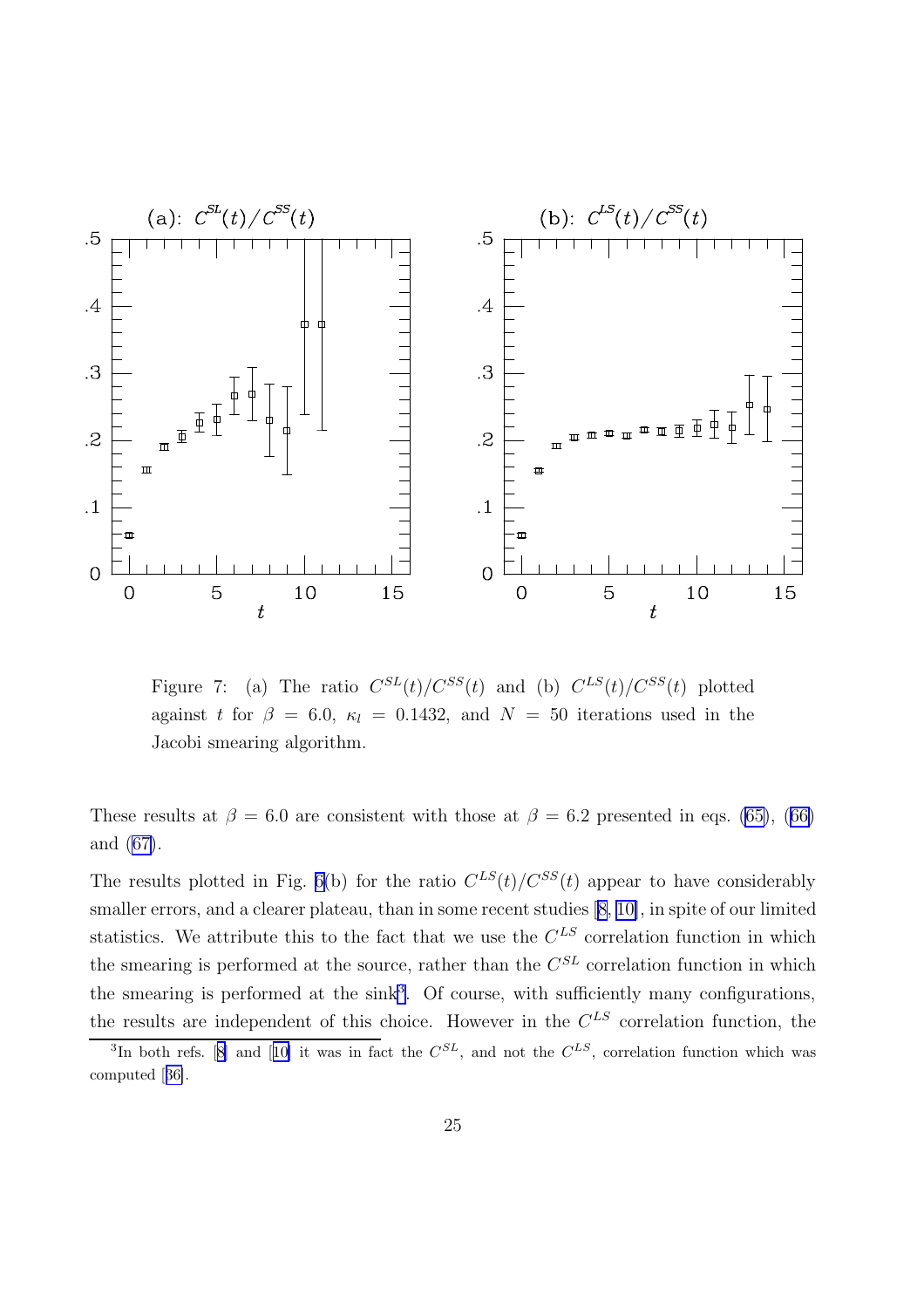heavy-quark propagator is sampled at many spatial points, whereas in the  $C^{SL}$  correlation function only the heavy-quark propagator at  $\vec{x} = \vec{0}$  contributes. Thus it seems plausible that the statistical errors are considerably reduced using the  $C^{LS}$  correlation function.

To check this hypothesis, we have computed the ratios  $C^{LS}(t) / C^{SS}(t)$  and  $C^{SL}(t) / C^{SS}(t)$ at  $\beta = 6.0$ , with  $\kappa_l = 0.1432$ . The results are plotted in Fig. [7](#page-25-0), and indeed confirm that there is an enormous improvement in precision when the correlation function  $C^{LS}$  is used. We believe that this, rather than the different method of smearing, is the reason for the relatively poor plateaus in ref. [[10](#page-29-0)].

#### 4.3 Discussion

We begin with a comparison of the static and propagating results. Because we do not yet have static results for the full set of configurations at  $\beta = 6.2$ , we focus on a comparison at  $\beta = 6.0$ . In Fig. [8](#page-28-0) we plot our results for the scaling quantity  $f_P\sqrt{M_P}(\alpha(M_P)/\alpha(M_B))^{6/33}$ from the simulation at  $\beta = 6.0$  as a function of  $1/M_P$  (in lattice units), together with our result for  $f_B^{\text{stat}}\sqrt{M_B}$ . The quadratic fit which we used to obtain our estimate for  $f_B$ in Subsection [3.1](#page-17-0) gives an intercept at  $1/M_P = 0$  which is about 25% and two standard deviations below the static result; a similar discrepancy is observed at  $\beta = 6.2$ . There are a number of possible reasons for this, e.g. uncertainties in the renormalisation constants (which are different for the static and propagating quarks), residual discretisation errors in the simulation of the propagating quarks, and uncertainties in the various extrapolations.

A better way of determining the consistency of the static and propagating results is to include the static result in the quadratic fit. Such a fit using the full correlation matrix at  $\beta = 6.0$  gives a  $\chi^2$ /dof of 1.5. This is still acceptable, and provides further evidence that using rotated operators with the SW action gives a sensible normalisation for propagating heavy-quark fields. From this fit we obtain  $f_B = 220^{-+6}$  $^{+\,40}_{-\,27}$  MeV, which is 44 MeV higher than that obtained from the propagating points alone.

In Table [8](#page-27-0) we present the results for  $f_B^{\text{stat}}$  obtained by other groups, together with our values. Although at  $\beta = 6.0$  the values of  $Z^L$  found by all groups and for both actions are in broad agreement, the different treatment of systematics leads to the spread of results in  $f_B^{\text{stat}}$ . It has been suggested that  $f_B^{\text{stat}}$  decreases as  $a \to 0$  [\[12\]](#page-29-0). However, the agreement of the results obtained with the Wilson and SW actions at  $\beta = 6.0$ , together with consistency between our results at  $\beta = 6.0$  and  $\beta = 6.2$ , suggests that the discretisation errors are small.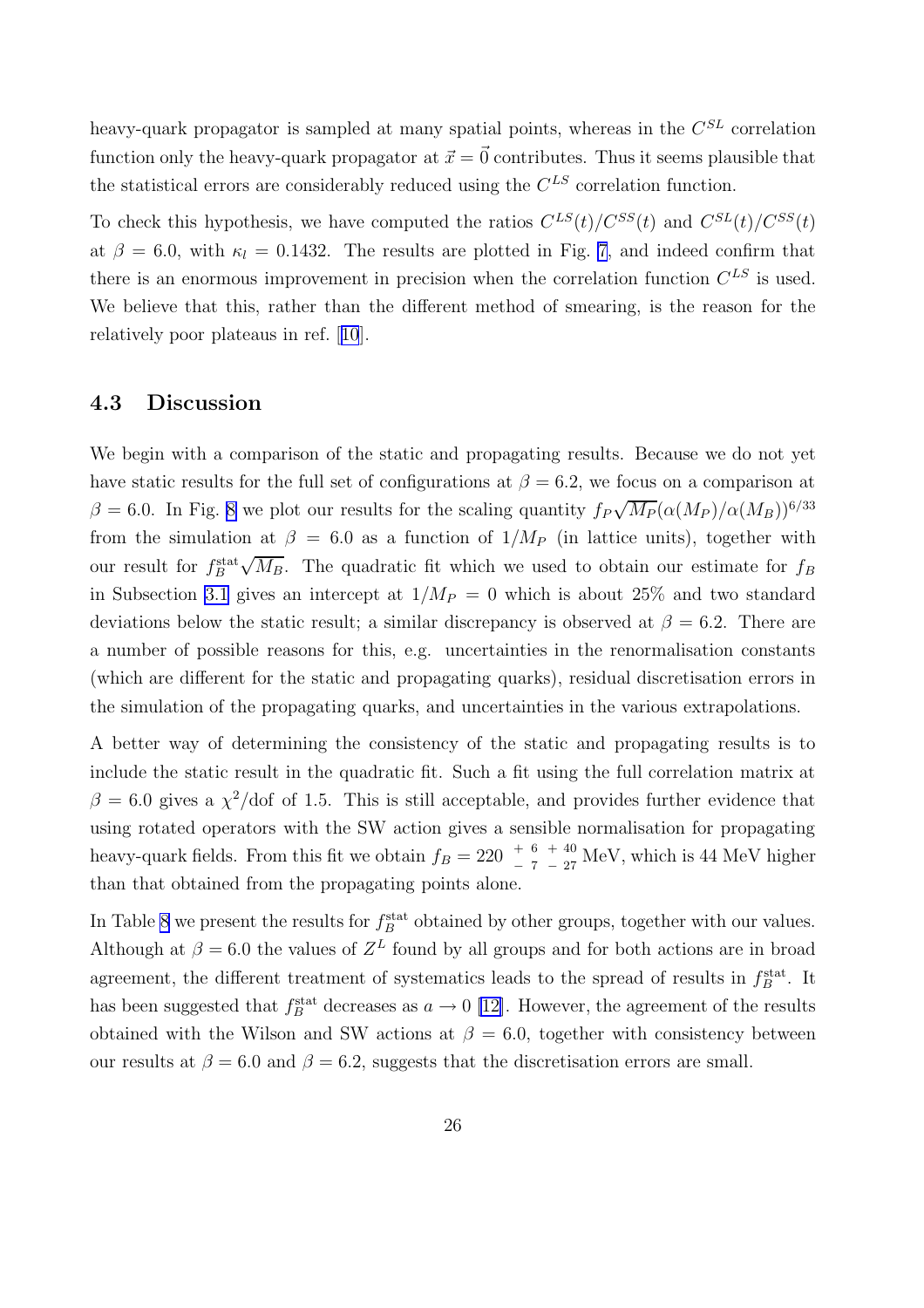<span id="page-27-0"></span>

| Ref.      | Action    | ß               | $a^{-1}$ [GeV]           | $Z_A^{\rm stat}$ | $f^{\rm stat}_B$<br>[MeV]      |
|-----------|-----------|-----------------|--------------------------|------------------|--------------------------------|
| $[11]$    | Wilson    | 5.9             | 1.75                     | 0.79             | $319 \pm 11$                   |
| [8]       | Wilson    | 6.0             | $2.0 \pm 0.2$            | 0.8              | $310 \pm 25 \pm 50$            |
| [9]       | Wilson    | 6.0             | $2.2 \pm 0.2$            | 0.8              | $366 \pm 22 \pm 55$            |
| [10]      | Wilson    | 6.0             | $2.11 \pm 0.05 \pm 0.10$ | 0.8              | $350 \pm 40 \pm 30$            |
| [10]      | <b>SW</b> | 6.0             | $2.05 \pm 0.06$          | 0.89             | $370 \pm 40$                   |
| This Work | <b>SW</b> | 6.0             | $2.0^{+3}_{-2}$          | 0.78             | $286$ + $8$ + 67<br>- 10 - 42  |
| This Work | <b>SW</b> | 6.2             | $2.7^{+7}$               | 0.79             | $253$ + 16 + 105<br>$-15 - 14$ |
| [5]       | Wilson    | 6.3             | $3.21 \pm .09 \pm .17$   | 0.69             | $235 \pm 20 \pm 21$            |
| [12]      | Wilson    | 5.74, 6.0, 6.26 | 1.12, 1.88, 2.78         | 0.71(8)          | $230 \pm 22 \pm 26$            |

Table 8: Compilation of lattice results for  $f_B^{\text{stat}}$ 

# 5 Conclusions

In this paper we have carried out an extensive study of the decay constants of heavy-light mesons using the SW action for the quarks. The use of the SW action confirms the large, negative  $O(1/M_P)$  corrections to the scaling law  $f_P\sqrt{M_P} \sim$  constant at the mass of the charm quark and the significant corrections at the mass of the b quark, previously observed with the Wilson action. However, from our comparison of results for the Wilson and SW actions at  $\beta = 6.0$ , we observe clear evidence that the  $\sqrt{2\kappa}$  normalisation of the Wilson quark fields fails for large quark mass. This failure is presumably due to large  $O(m_0a)$ effects. It has been suggested that such effects may largely be absorbed by the use of a different normalization [\[5\]](#page-29-0). We find that such a normalization yields results in agreement with those obtained using the SW action with rotated operators and the  $\sqrt{2\kappa}$  normalization for the quark fields.

Our best estimates of  $f_D$  and  $f_B$  are

$$
f_D = 185 \frac{+}{-3} \text{(stat)} \frac{+42}{-7} \text{(syst)} \text{ MeV} \tag{71}
$$

$$
f_B = 160 \, \frac{+ \, 6}{- \, 6} \, \frac{+ \, 53}{- \, 19} \, \text{MeV},\tag{72}
$$

obtained using propagating quarks at  $\beta = 6.2$ . Our analysis at  $\beta = 6.0$  yields entirely consistent results. The latter analysis also suggests that including the static result in the fits is likely to increase the value of  $f_B$  by around 40 MeV.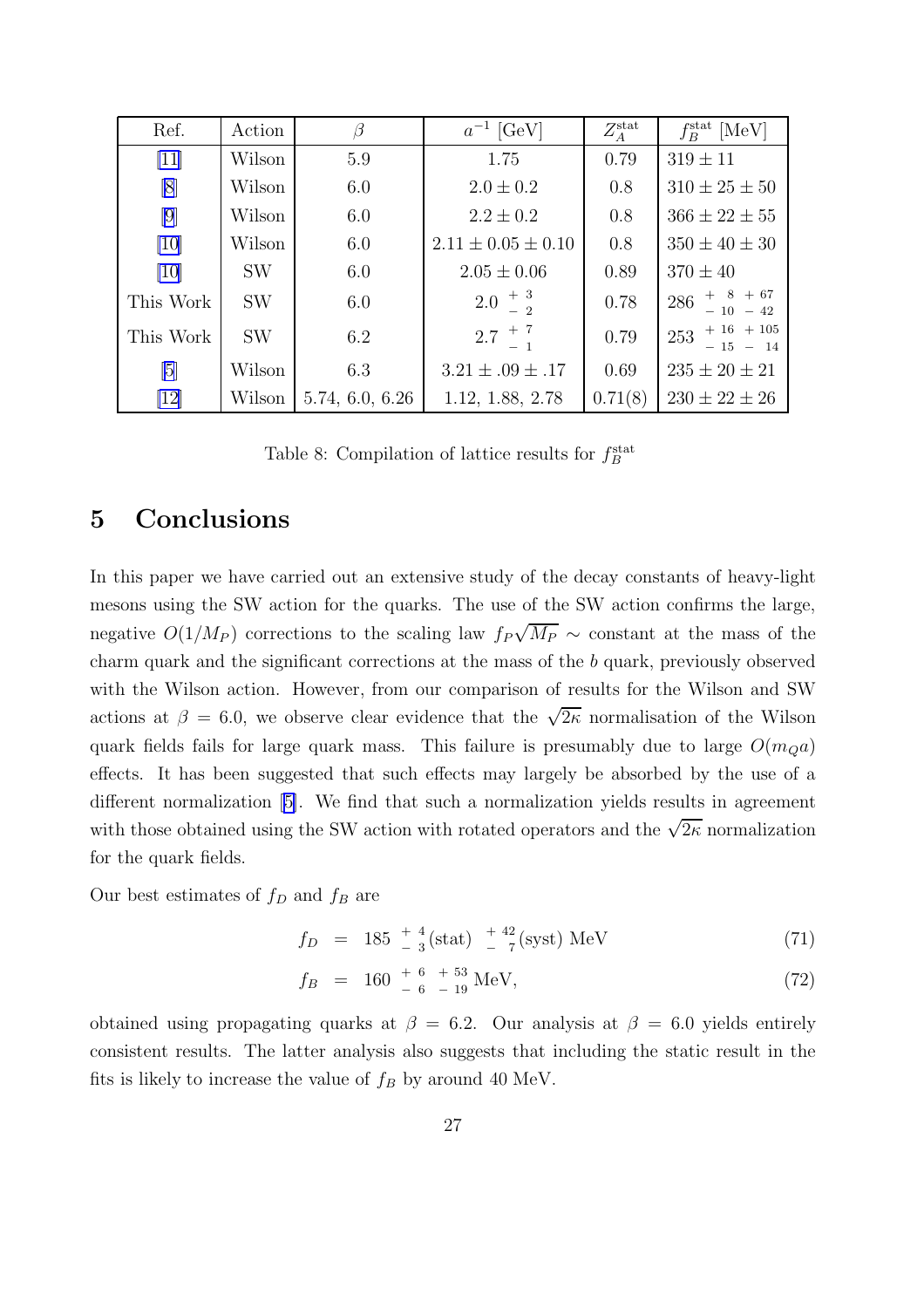<span id="page-28-0"></span>

Figure 8:  $Z_A \hat{\Phi}(M_P)$  at  $\beta = 6.0$  from the simulation with propagating quarks (open symbols) and the static theory (cross). The dashed curve is the fit to the open circles, with the parameters of eq. [\(43\)](#page-18-0); the square is the intercept at  $1/M_P = 0$ . The solid curve is the fit with the static point included.

The most urgent extension of this work is to determine the B parameter for  $B^0$ - $\bar{B}^0$  mixing, since it is the combination  $f_B\sqrt{B_B}$  which is directly relevant for phenomenological studies of the mixing and of  $CP$ -violation. A recent simulation with Wilson fermions found  $B_B =$  $1.16 \pm 0.07$  [\[3\]](#page-29-0), and it is important to confirm this result with the improved action.

Acknowledgements We are grateful to G. Martinelli for many helpful discussions. CTS (Senior Fellow) and ADS (Personal Fellow) acknowledge the support of the Science and Engineering Research Council. This work was supported by SERC Grants GR/32779, GR/H 49191, GR/H 01069, GR/H 53624, the University of Edinburgh and Meiko Limited. We are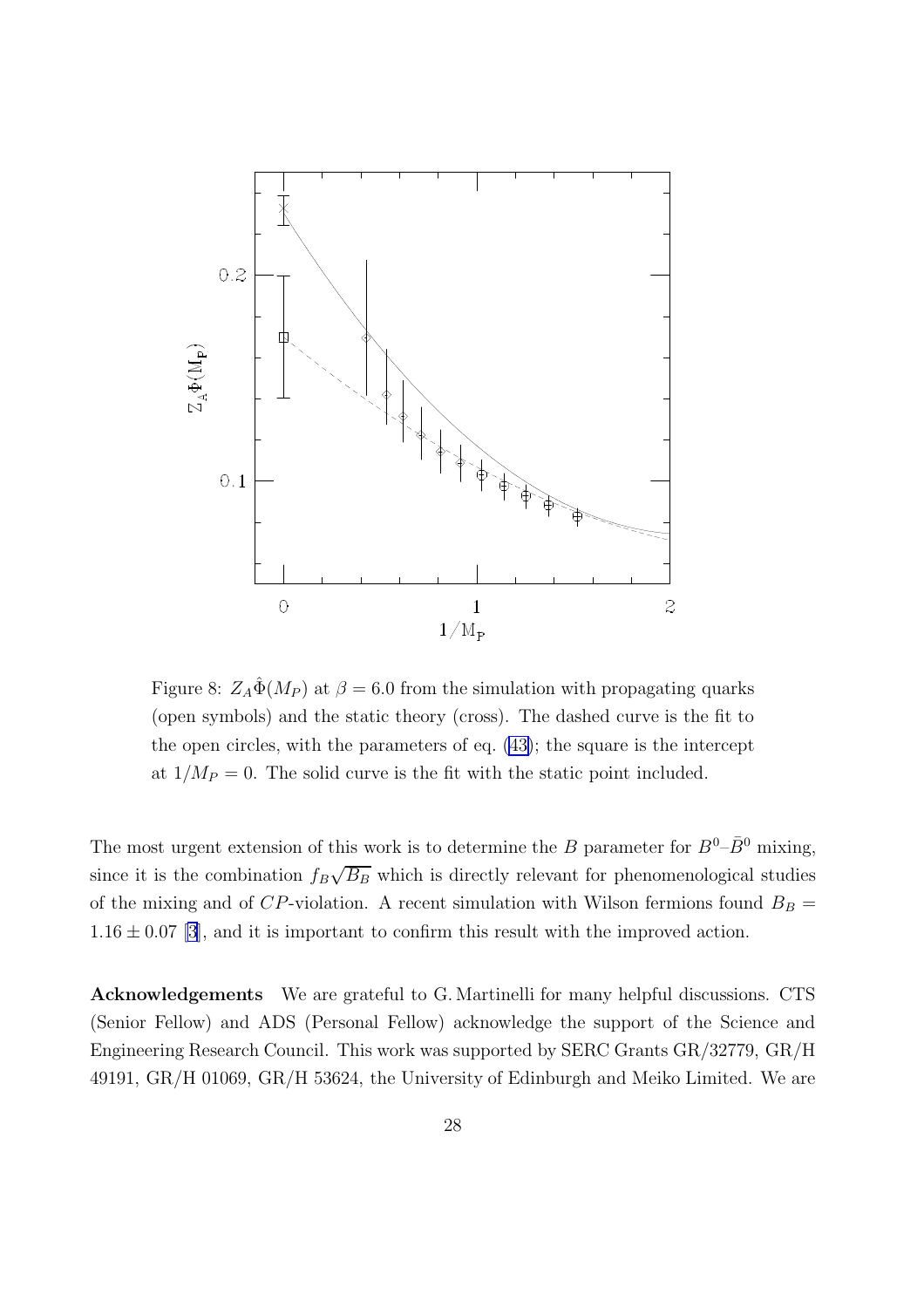<span id="page-29-0"></span>grateful to Mike Brown of Edinburgh University Computing Service, and to Arthur Trew of EPCC, for provision and maintenance of service on the Meiko i860 Computing Surface and the Thinking Machines CM-200. We wish to thank Brian Murdoch for access to a Digital 7640 AXP ("Alpha") system placed at the University of Edinburgh Computing Service by Digital Equipment Corporation for field test.

# References

- [1] S.R. Sharpe, Nucl. Phys. B (Proc. Suppl.) 17 (1991) 146
- [2] C.R. Allton et al., Nucl. Phys. B (Proc. Suppl.) 20 (1991) 504
- [3] A. Abada et al., Nucl. Phys. B376 (1992) 172
- [4] C. Bernard, C. Heard, J. Labrenz, A. Soni Nucl. Phys. B (Proc. Suppl.) 26 (1992) 384
- [5] C.W. Bernard, J.N. Labrenz and A. Soni, University of Washington Preprint UW/PT-93-06 (1993)
- [6] J. Adler et al., Phys. Rev. Lett. <u>60</u> (1988) 1375
- [7] E.Eichten, G. Hockney and H.B. Thacker, Nucl. Phys. B (Proc. Suppl.) 17 (1990) 529
- [8] C.R. Allton et al., Nucl. Phys. B349 (1991) 598
- [9] C. Alexandrou et al., Phys. Lett. B256 (1991) 60
- [10] The APE collaboration, C.R. Allton et al., University of Rome Preprint 93/928 (1993)
- [11] A. Duncan et al., Nucl. Phys. B(Proc.Suppl.) 30 (1993) 433
- [12] C. Alexandrou et al., PSI Preprint PSI-PR-92-27 (1992)
- [13] B. Sheikholeslami and R. Wohlert, Nucl. Phys. **B259** (1985) 572
- [14] G. Heatlie et al., Nucl. Phys. B352 (1991) 266
- [15] UKQCD Collaboration, C.R. Allton et al., Edinburgh University Preprint 93/524 (1993)
- [16] E.Eichten, Nucl. Phys. B (Proc. Suppl.) 4 (1988) 170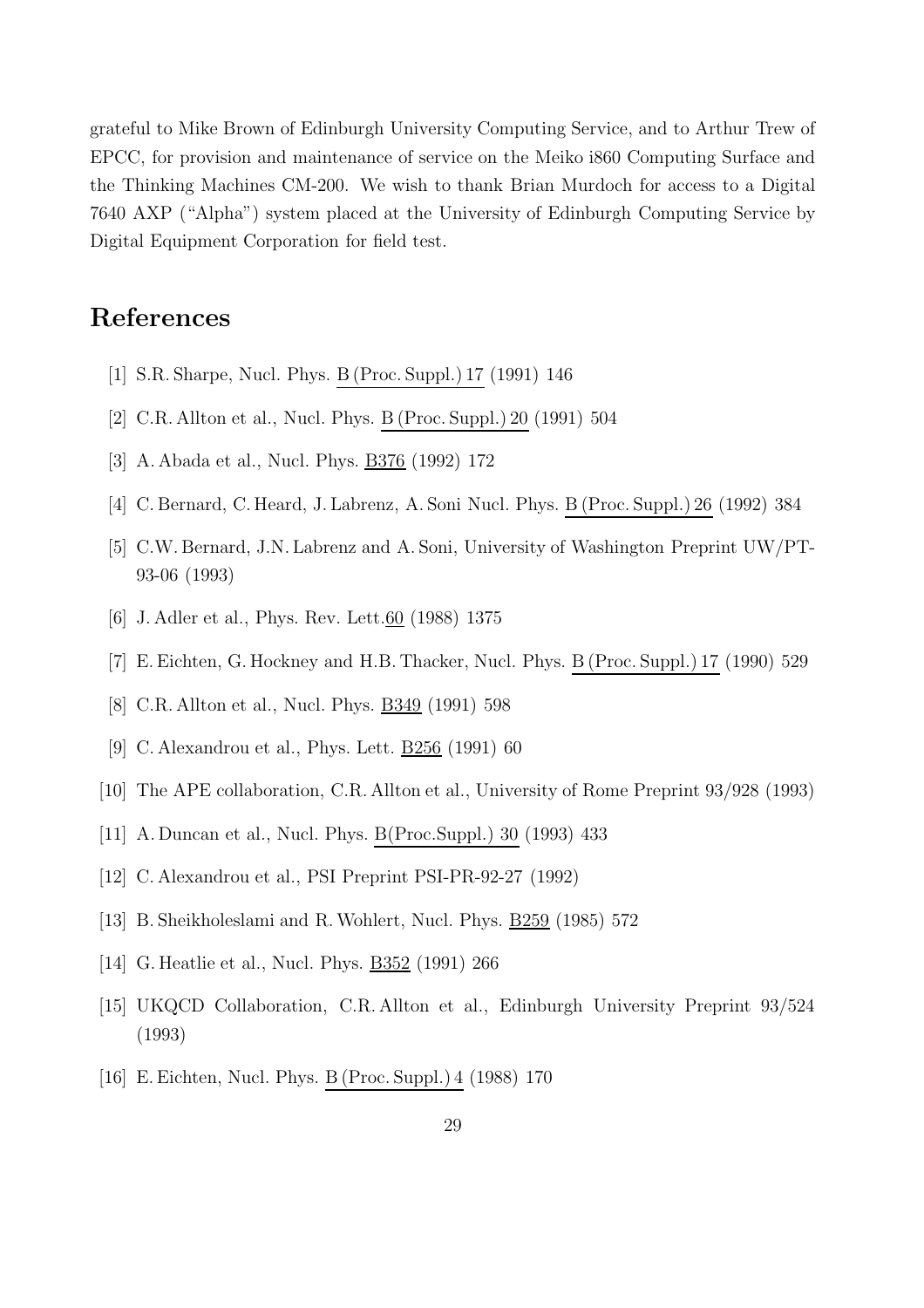- <span id="page-30-0"></span>[17] A. Borrelli and C.Pittori, Nucl. Phys. B385 (1992) 502
- [18] A. Borrelli, R. Frezotti, E. Gabrielli and C.Pittori, CERN preprint TH-6587 (1992)
- [19] G.P. Lepage and P.B. Mackenzie, Nucl. Phys. B (Proc.Suppl.) 20 (1992) 173; Fermilab preprint PUB-91/355-T(revised) (1992)
- [20] P.B.Mackenzie, Nucl. Phys. B (Proc. Suppl.) 30 (1993) 35
- [21] G. Martinelli, S.Petrarca, C.T. Sachrajda and A. Vladikas, Phys. Lett. B311 (1993) 241
- [22] B.Efron, SIAM Review 21 (1979) 460
- [23] UKQCD Collaboration, C.R. Allton et al., Edinburgh University Preprint 92/507 (1992), to be published in Nucl. Phys. B
- [24] Ph. Boucaud et al., Phys. Lett. 220B (1989) 219
- [25] UKQCD Collaboration, C.R. Allton et al., Phys. Rev. D47 (1993) 5128
- [26] S. Güsken et al., Nucl. Phys. B (Proc. Suppl.) 17 (1990) 361; Phys. Lett. 227B (1989) 266
- [27] WA75 Collaboration, S. Aoki et al., CERN preprint PPE/92-157 (1992)
- [28] M.B. Voloshin and M.A. Shifman, Yad. Fiz. 47 (1988) 801 [Sov. J. Nucl. Phys. 47 (1988) 511]; H.D.Politzer and M.B.Wise, Phys. Lett. B206 (1988) 681; Phys. Lett. B208 (1988) 504; M. Neubert, Phys. Rev. D46 (1992) 1076; X. Ji and M.J. Musolf, Phys. Lett. B257 (1991) 409; D.J. Broadhurst and A.G. Grozin, Phys. Lett. 274B (1992) 421
- [29] UKQCD Collaboration, D.S. Henty and R.D. Kenway, Phys. Lett. B289 (1992) 408
- [30] M. Lüscher, Commun. Math. Phys.  $54$  (1977) 283
- [31] K. Symanzik, in Mathematical problems in theoretical physics, ed. R. Schrader, R. Seiler and D.A. Uhlenbrock, Springer Lect. Notes Phys. 153 (1982) 47; Nucl. Phys. B226 (1983) 187, 205
- [32] UKQCD Collaboration, J.N. Simone, Nucl. Phys. B (Proc. Suppl.) 30 (1993) 461
- [33] B.E.Wilkes, Ph.D. thesis, University of Edinburgh (1993), in preparation